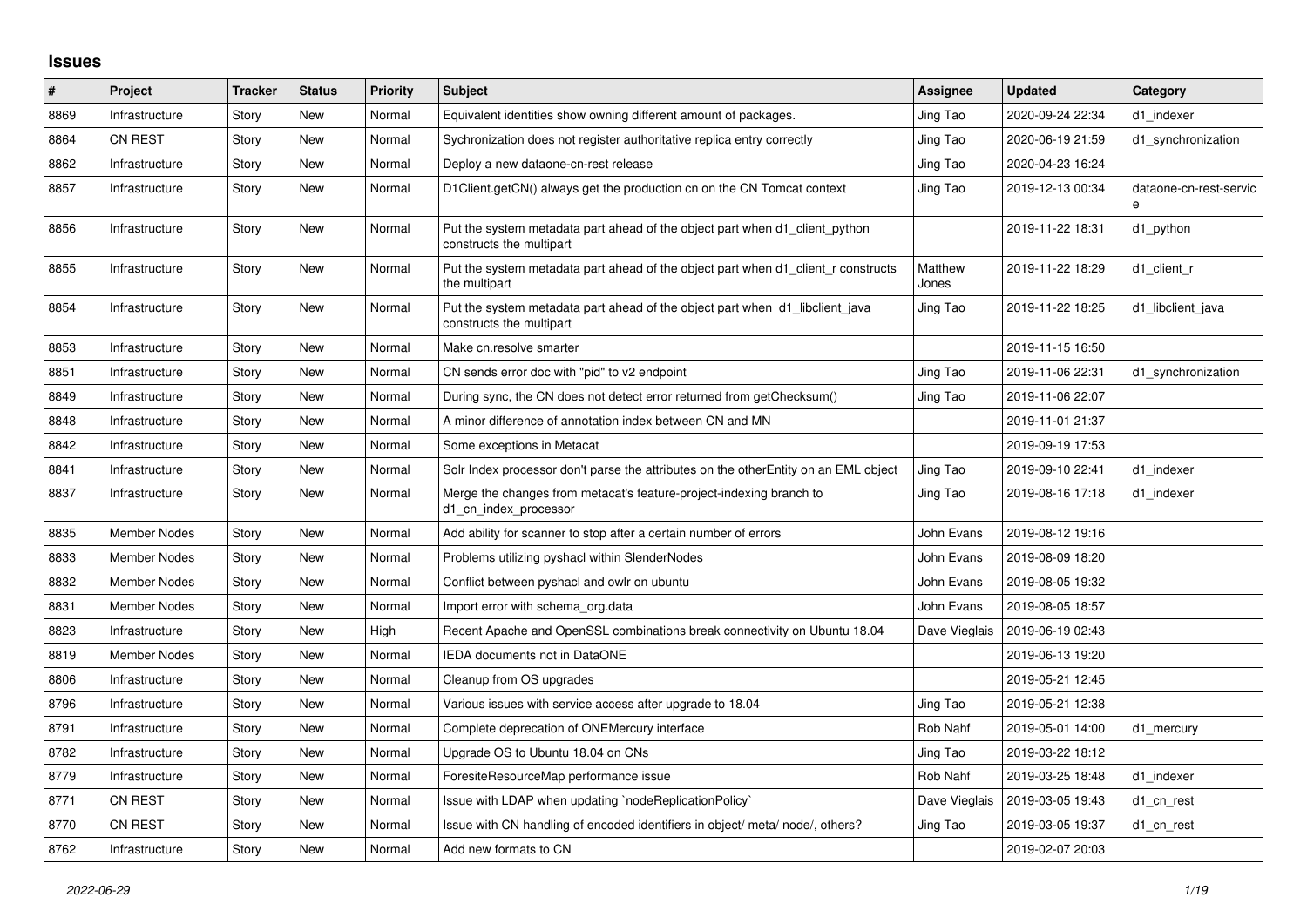| $\#$ | Project                         | <b>Tracker</b> | <b>Status</b>   | <b>Priority</b> | Subject                                                                                                                    | <b>Assignee</b>    | <b>Updated</b>   | Category               |
|------|---------------------------------|----------------|-----------------|-----------------|----------------------------------------------------------------------------------------------------------------------------|--------------------|------------------|------------------------|
| 8758 | Infrastructure                  | Story          | New             | Normal          | Index replicationStatus field                                                                                              | Jing Tao           | 2019-01-14 18:00 | d1 indexer             |
| 8757 | <b>CN REST</b>                  | Story          | New             | Normal          | Fix getChecksum() in MNAuditTask to use dynamic checksum algorithms                                                        | Chris Jones        | 2019-01-14 19:48 | d1_replication_auditor |
| 8756 | <b>CN REST</b>                  | Story          | New             | Normal          | Ensure replica auditor is effective                                                                                        | Chris Jones        | 2019-01-15 21:00 | d1_replication_auditor |
| 8749 | <b>CN REST</b>                  | Story          | New             | Normal          | Fix log aggregation events from the CN without associated CN IPs                                                           | Dave Vieglais      | 2019-05-01 22:25 |                        |
| 8738 | Infrastructure                  | Story          | In.<br>Progress | Normal          | HZEventFilter performance decline with increased task queue                                                                | Rob Nahf           | 2018-10-30 04:10 | d1_indexer             |
| 8737 | Infrastructure                  | Story          | New             | Normal          | Submitters and rights-holders with group permissions can't be granted authorization<br>when the sync process validates sid | Jing Tao           | 2018-11-28 17:12 | d1_synchronization     |
| 8736 | Infrastructure                  | Story          | New             | Normal          | Decouple the index generator to the hazelcast system metadata map                                                          |                    | 2019-01-22 19:27 | d1 indexer             |
| 8734 | Infrastructure                  | Story          | New             | Normal          | Hazelcast shutdown tied to out of memory exception!                                                                        | Rob Nahf           | 2018-10-18 16:55 | Metacat                |
| 8727 | <b>Member Nodes</b>             | Story          | In<br>Progress  | Normal          | <b>NCAR Discovery &amp; Assessment</b>                                                                                     |                    | 2019-01-22 18:34 |                        |
| 8702 | Infrastructure                  | Story          | New             | Normal          | <b>Indexing Refactor Strategy</b>                                                                                          | Rob Nahf           | 2018-09-24 18:05 | d1 indexer             |
| 8683 | <b>Member Nodes</b>             | Story          | New             | Normal          | USGS SDC: redeploy as a v2 Slender Node with GMN                                                                           | John Evans         | 2019-05-15 14:03 |                        |
| 8639 | Infrastructure                  | Story          | New             | Normal          | Replication performance is too slow to service demand                                                                      | Chris Jones        | 2018-07-04 11:18 | d1_replication         |
| 8634 | <b>Member Nodes</b>             | Story          | New             | Normal          | DAAC: Testing & Development                                                                                                | Dave Vieglais      | 2018-07-02 14:55 |                        |
| 8602 | Infrastructure                  | Story          | New             | Normal          | Log aggregation and augmentation process mid 2018 updates                                                                  | Dave Vieglais      | 2018-06-07 20:49 | d1 log aggregation     |
| 8589 | <b>Member Nodes</b>             | Story          | New             | Normal          | ARM: Re-Discovery & Planning                                                                                               |                    | 2018-05-10 21:44 |                        |
| 8582 | <b>CN REST</b>                  | Story          | New             | Normal          | Replica Auditing service is throwing errors                                                                                | Jing Tao           | 2019-01-14 16:40 | d1 replication auditor |
| 8574 | Search UI                       | Story          | New             | Normal          | PANGAEA Temporary Fix: SID only in Data Citation                                                                           | <b>Bryce Mecum</b> | 2018-05-01 01:45 |                        |
| 8568 | <b>Member Nodes</b>             | Story          | New             | Normal          | (CyVerse) Move to production                                                                                               |                    | 2018-04-23 21:18 |                        |
| 8564 | <b>Member Nodes</b>             | Story          | New             | Normal          | (CyVerse) Testing & Development                                                                                            | Rob Nahf           | 2018-07-02 19:56 |                        |
| 8540 | Infrastructure                  | Story          | New             | Normal          | interesting 15 minute Hazelcast timeout in IndexProcessor                                                                  | Rob Nahf           | 2018-04-12 04:32 | d1 indexer             |
| 8537 | Infrastructure                  | Story          | New             | Normal          | indexer doesn't populate SID-defined relationships unless new resourceMap is<br>submitted                                  | Rob Nahf           | 2018-04-09 22:51 | d1 indexer             |
| 8535 | <b>Member Nodes</b>             | Story          | ln.<br>Progress | Normal          | Neotoma: Story: Discovery & Planning                                                                                       | Amy Forrester      | 2018-04-09 21:14 |                        |
| 8525 | Infrastructure                  | Story          | In<br>Progress  | High            | timeout exceptions thrown from Hazelcast disable synchronization                                                           | Rob Nahf           | 2018-11-16 17:32 | d1_synchronization     |
| 8521 | <b>Member Nodes</b>             | Story          | New             | Normal          | CAFF: Testing & Development                                                                                                |                    | 2018-04-06 15:17 |                        |
| 8515 | <b>Testing MN</b><br>Management | Story          | New             | Normal          | meow: Move to Production                                                                                                   |                    | 2018-03-22 20:45 |                        |
| 8504 | Infrastructure                  | Story          | New             | Normal          | Support creation of data citation record from solr record                                                                  | Monica Ihli        | 2018-07-17 23:06 | d1_indexer             |
| 8470 | Infrastructure                  | Story          | New             | Normal          | Make the spring context of the d1_index_processor daemon more configurable                                                 | Jing Tao           | 2018-03-22 16:53 | d1 indexer             |
| 8463 | <b>Testing MN</b><br>Management | Story          | New             | Normal          | test: Testing & Development                                                                                                |                    | 2018-03-01 21:04 |                        |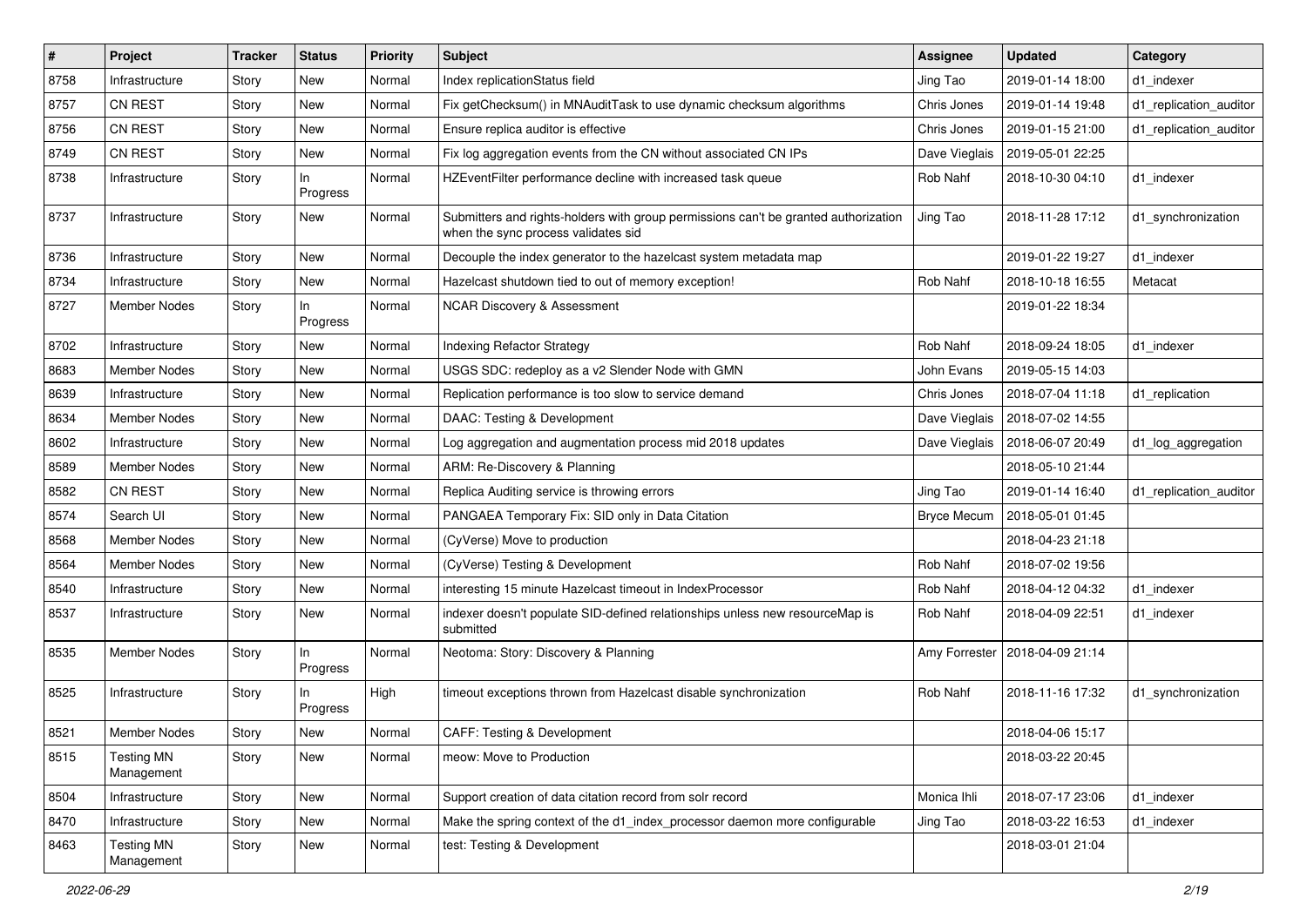| $\pmb{\#}$ | Project                         | Tracker | <b>Status</b>   | <b>Priority</b> | <b>Subject</b>                                                                                                           | <b>Assignee</b> | <b>Updated</b>   | Category                         |
|------------|---------------------------------|---------|-----------------|-----------------|--------------------------------------------------------------------------------------------------------------------------|-----------------|------------------|----------------------------------|
| 8381       | <b>Testing MN</b><br>Management | Story   | New             | Normal          | Discovery                                                                                                                |                 | 2018-02-27 17:32 |                                  |
| 8368       | Infrastructure                  | Story   | New             | Normal          | Update backup strategy for jenkins job configurations to subversion                                                      | Dave Vieglais   | 2019-01-22 19:25 | <b>Support Operations</b>        |
| 8367       | Infrastructure                  | Story   | New             | Normal          | Duplicate jenkins jobs from UNM to UCSB                                                                                  | Dave Vieglais   | 2019-01-22 19:25 | <b>Support Operations</b>        |
| 8366       | Infrastructure                  | Story   | New             | Normal          | Migrate jenkins continuous integration from UNM to UCSB                                                                  | Dave Vieglais   | 2019-01-22 19:26 | <b>Support Operations</b>        |
| 8364       | <b>CN REST</b>                  | Story   | ln.<br>Progress | Normal          | Ensure portal uses correct X509 certificates                                                                             |                 | 2019-05-21 12:57 | d1_portal_servlet                |
| 8363       | Infrastructure                  | Story   | New             | Normal          | indexer shutdown generates index tasks                                                                                   | Rob Nahf        | 2018-09-24 15:25 | d1 indexer                       |
| 8358       | Member Nodes                    | Story   | ln.<br>Progress | Normal          | Discovery & Planning (CAFF)                                                                                              | Amy Forrester   | 2018-04-06 14:56 |                                  |
| 8352       | Testing MN<br>Management        | Story   | New             | Normal          | Move to Production                                                                                                       |                 | 2018-02-08 15:28 |                                  |
| 8347       | <b>Testing MN</b><br>Management | Story   | <b>New</b>      | Normal          | <b>Testing &amp; Development</b>                                                                                         |                 | 2018-02-08 15:28 |                                  |
| 8343       | <b>Testing MN</b><br>Management | Story   | New             | Normal          | Planning                                                                                                                 |                 | 2018-02-08 15:28 |                                  |
| 8340       | <b>Testing MN</b><br>Management | Story   | New             | Normal          | Discovery                                                                                                                |                 | 2018-02-08 15:28 |                                  |
| 8307       | Infrastructure                  | Story   | New             | Normal          | Check node subject on node registration and subsequent calls                                                             | Jing Tao        | 2018-02-06 20:06 | d1 cn node registry              |
| 8244       | Member Nodes                    | Story   | New             | Normal          | Upgrade Member Node to current version of Metacat (IOE)                                                                  | Amy Forrester   | 2018-01-25 15:36 |                                  |
| 8234       | Infrastructure                  | Story   | New             | Normal          | Use University of Kansas ORCID membership to support authentication in<br>production environment                         | Dave Vieglais   | 2018-01-09 19:10 | Authentication,<br>Authorization |
| 8227       | Infrastructure                  | Story   | In.<br>Progress | Normal          | ExceptionHandler regurgitates long html pages into the wrapping ServiceFailure<br>message, which goes into CN log files. | Rob Nahf        | 2018-01-09 19:10 | d1_common_java                   |
| 8225       | Member Nodes                    | Story   | In<br>Progress  | Normal          | Customize Indexing & View for gmd-pangaea                                                                                | Rob Nahf        | 2018-05-17 14:30 |                                  |
| 8213       | Member Nodes                    | Story   | New             | Normal          | KUBI node is not responding as a MN                                                                                      | Dave Vieglais   | 2017-11-06 22:18 |                                  |
| 8208       | Infrastructure                  | Story   | New             | Normal          | Review and adjust memory allocated to d1-index-task-generator and<br>d1-index-task-processor                             |                 | 2018-01-09 19:10 |                                  |
| 8207       | Infrastructure                  | Story   | New             | Normal          | review and adjust memory allocated to d1-processing                                                                      |                 | 2018-01-09 19:10 |                                  |
| 8204       | Infrastructure                  | Story   | New             | Normal          | Adjust memory allocation for services running under JVM on CNs                                                           |                 | 2018-01-09 19:10 |                                  |
| 8173       | Infrastructure                  | Story   | New             | High            | add checks for retrograde systemMetadata changes                                                                         | Jing Tao        | 2018-01-17 18:38 | d1_indexer                       |
| 8172       | Infrastructure                  | Story   | In<br>Progress  | Normal          | investigate atomic updates for some solr updates                                                                         | Rob Nahf        | 2018-01-17 18:39 | d1 indexer                       |
| 8167       | Infrastructure                  | Story   | New             | Normal          | Enable postgres replication between Coordinating Nodes                                                                   | Monica Ihli     | 2018-01-09 19:10 | dataone-cn-os-core               |
| 8162       | Infrastructure                  | Story   | New             | Normal          | Replication tasks can contain stale potential target nodes                                                               | Rob Nahf        | 2018-03-02 21:47 | d1_replication                   |
| 8155       | Infrastructure                  | Story   | In<br>Progress  | Normal          | Ensure GMN fully supports the Package API                                                                                | Roger Dahl      | 2018-01-17 18:43 | d1_mn_GMN                        |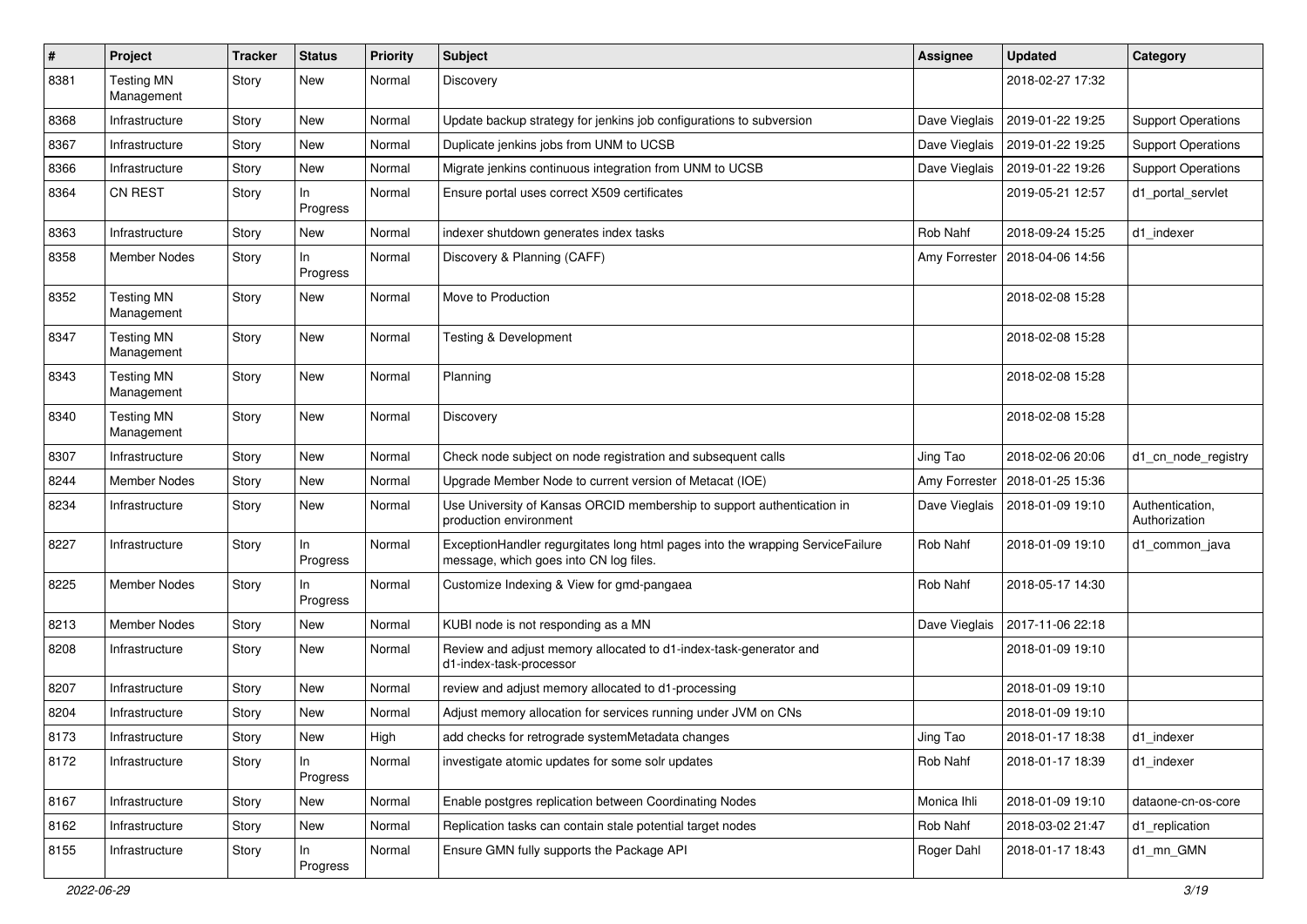| #    | Project        | <b>Tracker</b> | <b>Status</b>   | <b>Priority</b> | <b>Subject</b>                                                                                                           | <b>Assignee</b>    | <b>Updated</b>   | Category                         |
|------|----------------|----------------|-----------------|-----------------|--------------------------------------------------------------------------------------------------------------------------|--------------------|------------------|----------------------------------|
| 8109 | Infrastructure | Story          | New             | Normal          | Does authentication token need to include group information?                                                             | Dave Vieglais      | 2018-01-17 18:45 | Authentication,<br>Authorization |
| 8097 | Infrastructure | Story          | New             | Normal          | Metacat (storage) and d1-synchronize both have the code to compute the checksum                                          | Jing Tao           | 2018-01-09 19:10 | d1 synchronization               |
| 8084 | Infrastructure | Story          | New             | Normal          | determine the backup strategy for rabbitMQ                                                                               | Rob Nahf           | 2018-01-17 18:46 | d1 indexer                       |
| 8082 | Infrastructure | Story          | New             | Normal          | implement SolrCloudClient to replace HttpService to allow concurrent updates of the<br>solr index from differen machines | Rob Nahf           | 2018-01-09 19:10 | d1 indexer                       |
| 8081 | Infrastructure | Story          | In<br>Progress  | Normal          | develop federated broker configuration for indexing                                                                      | Rob Nahf           | 2018-01-17 18:46 | d1_indexer                       |
| 8074 | Python GMN     | Story          | New             | Normal          | Eliminate unnecessary setuid/setgid programs                                                                             | Roger Dahl         | 2018-01-17 18:48 |                                  |
| 8073 | Python GMN     | Story          | New             | Normal          | Make sure unecessary services are disabled                                                                               | Roger Dahl         | 2018-01-17 18:48 |                                  |
| 8061 | Infrastructure | Story          | New             | Normal          | develop queue-based processing system for the CN                                                                         | Rob Nahf           | 2018-01-17 19:00 | Architecture Design              |
| 8049 | Infrastructure | Story          | ln.<br>Progress | Normal          | Support synchronization of system metadata for unhosted METADATA and<br>RES_MAP objects                                  |                    | 2018-01-17 18:50 | Architecture Design              |
| 8044 | Infrastructure | Story          | New             | Normal          | certificate manager should check expiration of CAs it loads into the trust manager.                                      | Rob Nahf           | 2018-01-09 19:10 | d1 libclient java                |
| 8038 | Infrastructure | Story          | In<br>Progress  | Normal          | connect logging output to a log analysis tool                                                                            | Dave Vieglais      | 2018-01-17 18:52 | d1_synchronization               |
| 8036 | Infrastructure | Story          | New             | Normal          | synchronization should respond to various MN down conditions to avoid<br>syncFailures                                    | Rob Nahf           | 2018-01-17 18:55 | d1_synchronization               |
| 8032 | Python GMN     | Story          | In<br>Progress  | Normal          | GMN v2                                                                                                                   | Roger Dahl         | 2018-01-17 18:55 |                                  |
| 8022 | Infrastructure | Story          | New             | Normal          | d1_log_aggregation has different version of Hazelcast than the rest of CN stack.<br>Hazelcast version very out of date.  | Rob Nahf           | 2018-01-09 19:10 | d1_log_aggregation               |
| 7940 | Infrastructure | Story          | New             | Normal          | Retrieval of system metadata is too slow                                                                                 | Robert Waltz       | 2018-01-09 19:10 | d1 cn service                    |
| 7920 | Infrastructure | Story          | In<br>Progress  | Normal          | migrate apache2 authorization rules from 2.2 conforming to 2.4                                                           | Dave Vieglais      | 2018-01-17 18:59 | d1 cn buildout                   |
| 7889 | Infrastructure | Story          | New             | Normal          | Synchronization not happening when authoritativeMN is not set correctly.                                                 | Rob Nahf           | 2018-01-17 19:01 | d1_synchronization               |
| 7882 | Infrastructure | Story          | ln.<br>Progress | Normal          | Tune CN logfile management                                                                                               | Dave Vieglais      | 2018-01-17 19:03 |                                  |
| 7859 | Infrastructure | Story          | New             | Normal          | Add formatID for the STL 3d model file format                                                                            | Dave Vieglais      | 2018-01-17 19:04 |                                  |
| 7832 | Infrastructure | Story          | In<br>Progress  | Normal          | migrate from JibX to JAXB for XML binding / codegen                                                                      | Rob Nahf           | 2018-01-17 19:06 | d1_common_java                   |
| 7810 | Infrastructure | Story          | New             | Normal          | Need to avoid buffer overflow condition during HTTP client TLS renegotiation                                             | Rob Nahf           | 2018-01-17 19:09 |                                  |
| 7807 | Infrastructure | Story          | New             | Low             | cn.synchronize should support synchronization failure corrections.                                                       |                    | 2018-01-17 19:15 | Architecture Design              |
| 7754 | Search UI      | Story          | In<br>Progress  | Normal          | Support for XSL transform of various metadata formats                                                                    | <b>Bryce Mecum</b> | 2018-05-17 14:18 | MetacatUI                        |
| 7716 | Infrastructure | Story          | In<br>Progress  | Normal          | How to facilitate resubmission of sync Failures?                                                                         | Dave Vieglais      | 2018-01-17 19:22 | d1_synchronization               |
| 7713 | Infrastructure | Story          | New             | Normal          | d1DebConfig.xml should be versioned in dataone-cn-os-core                                                                | Rob Nahf           | 2018-01-17 19:24 | d1_cn_buildout                   |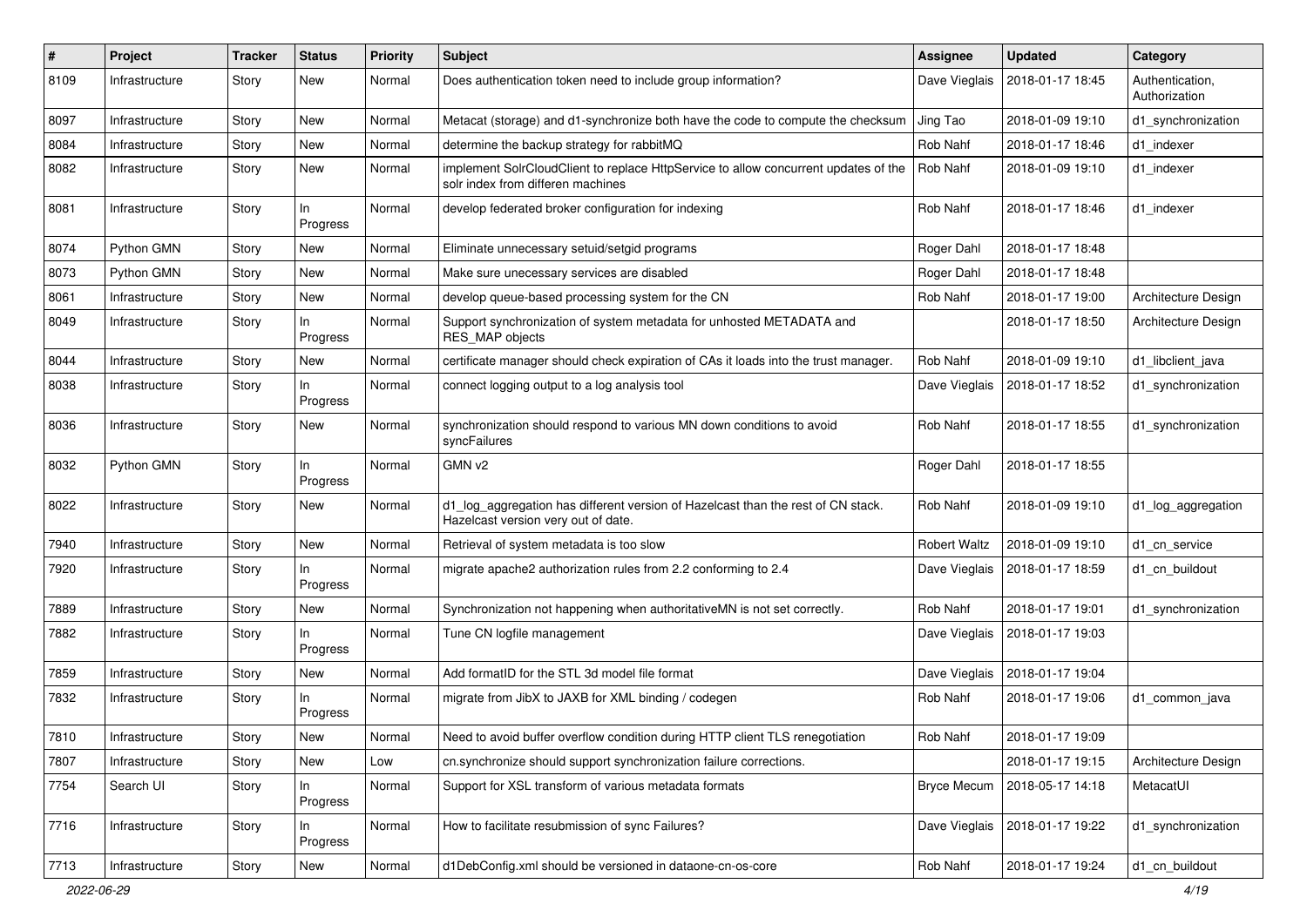| $\pmb{\#}$ | <b>Project</b>   | <b>Tracker</b> | <b>Status</b>   | <b>Priority</b> | <b>Subject</b>                                                                                 | <b>Assignee</b> | <b>Updated</b>   | Category                         |
|------------|------------------|----------------|-----------------|-----------------|------------------------------------------------------------------------------------------------|-----------------|------------------|----------------------------------|
| 7712       | Infrastructure   | Story          | New             | Normal          | Sanparks fails during LogAggregation                                                           | Laura Moyers    | 2016-04-06 16:43 | Environment.Productio            |
| 7668       | Infrastructure   | Story          | New             | Normal          | Determine how indexing of data packages should work                                            | Jing Tao        | 2018-01-17 19:28 | d1 indexer                       |
| 7650       | Infrastructure   | Story          | New             | Normal          | DAO for SystemMetadata changes the SystemMetadata.replicationPolicy                            | Rob Nahf        | 2018-01-17 19:31 | d1_cn_common                     |
| 7640       | Infrastructure   | Story          | New             | Normal          | ONEShare failing with ServiceFailure                                                           | Laura Moyers    | 2016-02-12 16:39 | Environment.Productio            |
| 7611       | Infrastructure   | Story          | New             | Normal          | ORNLDAAC fails during log aggregation                                                          | Laura Moyers    | 2016-01-26 16:39 | Environment.Productio            |
| 7605       | Infrastructure   | Story          | New             | Normal          | MemberNodes not authorizing CN to harvest log records                                          | Dave Vieglais   | 2018-01-17 19:33 | Environment.Productio            |
| 7559       | Infrastructure   | Story          | New             | Normal          | Develop plan for securing application passwords in the CN stack                                | Dave Vieglais   | 2018-01-17 19:34 | Architecture Design              |
| 7407       | Infrastructure   | Story          | In<br>Progress  | Normal          | object formats in the d1_common_java bootstrap list are inconsistent with production           | Dave Vieglais   | 2016-03-15 16:49 | d1 indexer                       |
| 7358       | Infrastructure   | Story          | ln.<br>Progress | Normal          | ContactSubject on NodeList must be valid D1 Idap entry                                         | Dave Vieglais   | 2016-12-21 09:05 | Authentication,<br>Authorization |
| 7224       | Infrastructure   | Story          | New             | Normal          | push synchronization request status indicator: synchronizeStatus method option                 |                 | 2018-01-17 19:38 | Architecture Design              |
| 7219       | Python GMN       | Story          | ln.<br>Progress | Normal          | Upgrade Django version used by GMN, add better support for PUT operations                      | Dave Vieglais   | 2016-03-25 01:24 |                                  |
| 7183       | Infrastructure   | Story          | New             | Normal          | Update wild card server certificate on all test.dataone.org systems                            | Dave Vieglais   | 2015-06-15 15:10 | <b>Support Operations</b>        |
| 7170       | OGC-Slender Node | Story          | New             | Normal          | Evaluate the feasibility of extracting provenance information from the journal.txt<br>document | Dave Vieglais   | 2015-06-08 21:28 |                                  |
| 7166       | OGC-Slender Node | Story          | New             | Normal          | Create ORE document for an NODC data package                                                   | Dave Vieglais   | 2015-06-08 18:50 |                                  |
| 7151       | OGC-Slender Node | Story          | In<br>Progress  | Normal          | Generate system metadata for content                                                           | Dave Vieglais   | 2015-06-08 18:58 |                                  |
| 7149       | OGC-Slender Node | Story          | Testing         | Normal          | Implement mechanism to retrieve a list of objects available from repository                    | Dave Vieglais   | 2015-06-05 13:37 |                                  |
| 7146       | OGC-Slender Node | Story          | In<br>Progress  | Normal          | Determine formatId for content retrievable from NODC services                                  | Dave Vieglais   | 2015-06-05 13:37 |                                  |
| 7095       | Python GMN       | Story          | New             | Low             | Support HTTP redirect capability for GMN within the Vendor Specific Extension<br>model         | Dave Vieglais   | 2016-03-25 02:30 |                                  |
| 6883       | Infrastructure   | Story          | New             | Normal          | support for ESRI Shapefile object format                                                       |                 | 2018-01-17 19:40 | Format ID                        |
| 6850       | Java Client      | Story          | New             | Normal          | automate Java Client releases                                                                  | Rob Nahf        | 2018-01-17 19:42 | d1_libclient_java                |
| 6796       | Python Libraries | Story          | New             | Normal          | Migrate to Python v3                                                                           | Roger Dahl      | 2018-01-17 19:43 |                                  |
| 6759       | DataONE API      | Story          | New             | Normal          | ObjectFormat Management                                                                        | Dave Vieglais   | 2015-01-19 23:17 |                                  |
| 6543       | Infrastructure   | Story          | New             | Normal          | Support RIF-CS metadata standard                                                               | Dave Vieglais   | 2018-01-17 19:46 | Format ID                        |
| 6513       | Infrastructure   | Story          | New             | Normal          | Create a Local Cache of all Membernode log records on the single master CN                     | Dave Vieglais   | 2018-01-17 19:49 | d1_log_aggregation               |
| 6395       | Infrastructure   | Story          | In<br>Progress  | Normal          | Menber Node testers are stuck when the MNWebTester hangs / crashes                             | Rob Nahf        | 2018-01-17 19:51 | MNWebChecker                     |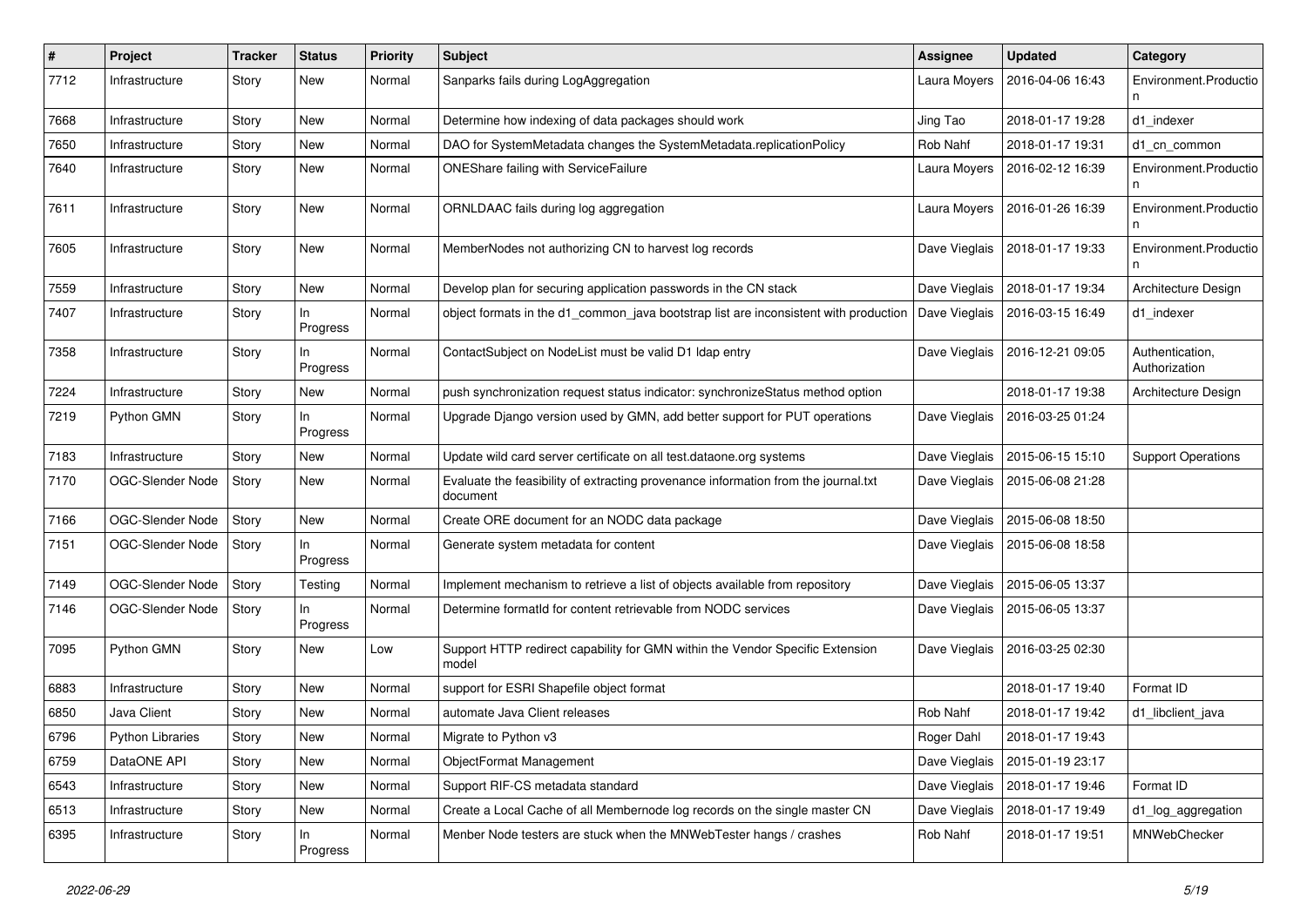| $\#$ | Project                 | <b>Tracker</b> | <b>Status</b>   | <b>Priority</b> | <b>Subject</b>                                                                               | <b>Assignee</b> | <b>Updated</b>   | Category                         |
|------|-------------------------|----------------|-----------------|-----------------|----------------------------------------------------------------------------------------------|-----------------|------------------|----------------------------------|
| 6377 | Infrastructure          | Story          | In.<br>Progress | Normal          | Review CNode initialization in ReplicationManager - it doesn't use local CN<br>reference     | Rob Nahf        | 2018-01-17 19:52 | d1_replication                   |
| 6071 | Infrastructure          | Story          | In<br>Progress  | Normal          | Release Notes and documentation                                                              | Dave Vieglais   | 2018-01-17 19:53 | Documentation                    |
| 6069 | Infrastructure          | Story          | New             | Normal          | open ask.dataone.org sign-in to community                                                    | Dave Vieglais   | 2014-10-01 20:39 | Documentation                    |
| 6056 | Infrastructure          | Story          | New             | Normal          | remove log aggregation processing from d1-processing Linux service                           | Dave Vieglais   | 2018-01-17 19:55 | d1_log_aggregation               |
| 5895 | Member Nodes            | Story          | New             | Normal          | GBIF: Transition to production                                                               |                 | 2018-01-22 18:41 |                                  |
| 5867 | Member Nodes            | Story          | New             | Normal          | GBIF: Registration in Production environment                                                 |                 | 2019-01-24 17:08 |                                  |
| 5838 | Member Nodes            | Story          | New             | Normal          | <b>GBIF: Testing</b>                                                                         |                 | 2019-01-28 14:39 |                                  |
| 5833 | Member Nodes            | Story          | ln.<br>Progress | Normal          | GBIF: Developing                                                                             |                 | 2019-02-19 18:24 |                                  |
| 5468 | <b>Python Libraries</b> | Story          | New             | Low             | Remove dead code from D1 Python stack                                                        | Roger Dahl      | 2018-01-17 19:57 |                                  |
| 5141 | Infrastructure          | Story          | ln.<br>Progress | Normal          | Describe the mn.updateSystemMetadata behavior in use case document                           | Dave Vieglais   | 2018-01-17 19:58 | Documentation                    |
| 4650 | Infrastructure          | Story          | New             | Normal          | Allow MN to bias resolve to the authoritative MN                                             | Rob Nahf        | 2018-01-17 20:00 | d1_cn_common                     |
| 4463 | Infrastructure          | Story          | ln.<br>Progress | Normal          | Incorporate Node Replication Policy into replication processing                              | Rob Nahf        | 2018-01-17 20:03 | d1_replication                   |
| 4278 | Infrastructure          | Story          | New             | Normal          | EML indexing - handle multiple temporalCoverage and spatialCoverage elements                 | Jing Tao        | 2018-01-17 20:04 | d1_indexer                       |
| 4188 | Infrastructure          | Story          | In<br>Progress  | Normal          | dataone Exception definition and implementation requires clarification                       | Dave Vieglais   | 2018-01-17 20:05 | d1 schemas                       |
| 4091 | Infrastructure          | Story          | New             | Normal          | <b>ESRI GeoPortal MN stack</b>                                                               |                 | 2013-10-15 13:36 |                                  |
| 4052 | Infrastructure          | Story          | In<br>Progress  | Normal          | OPeNDAP MN Story                                                                             |                 | 2013-10-06 20:07 | mn.OPeNDAP                       |
| 3720 | Infrastructure          | Story          | New             | Normal          | resource maps should be validated                                                            | Dave Vieglais   | 2018-01-17 20:17 | Documentation                    |
| 3666 | Java Client             | Story          | In.<br>Progress | Low             | D1Client.listUpdateHistory() needs to handle changing access policies                        | Rob Nahf        | 2018-01-17 20:19 | d1_libclient_java                |
| 3656 | Infrastructure          | Story          | New             | Normal          | integration testing: what are acceptable pids for update?                                    | Roger Dahl      | 2018-01-17 20:22 |                                  |
| 3591 | Infrastructure          | Story          | In<br>Progress  | Normal          | Content consistency checks for new member nodes                                              | Rob Nahf        | 2018-01-17 20:23 | MNWebChecker                     |
| 2944 | Infrastructure          | Story          | New             | Normal          | Design and implement a MN kill switch mechanism                                              | Dave Vieglais   | 2018-01-17 20:30 | <b>Support Operations</b>        |
| 2548 | Infrastructure          | Story          | New             | Normal          | recasting untrusted certs to public poses accessibility inconsistency to users               |                 | 2018-01-17 20:36 | Authentication,<br>Authorization |
| 2488 | Infrastructure          | Story          | New             | Normal          | Changing the authoritativeMembernode will require all replica's systemMetadata be<br>updated | Dave Vieglais   | 2018-01-17 20:39 | d1_synchronization               |
| 1644 | DataONE API             | Story          | New             | Normal          | Develop an object format creation policy                                                     |                 | 2018-01-17 20:46 |                                  |
| 725  | Infrastructure          | Story          | In<br>Progress  | Normal          | Create Authentication and Access control design specifications                               | Dave Vieglais   | 2018-01-17 20:52 | Documentation                    |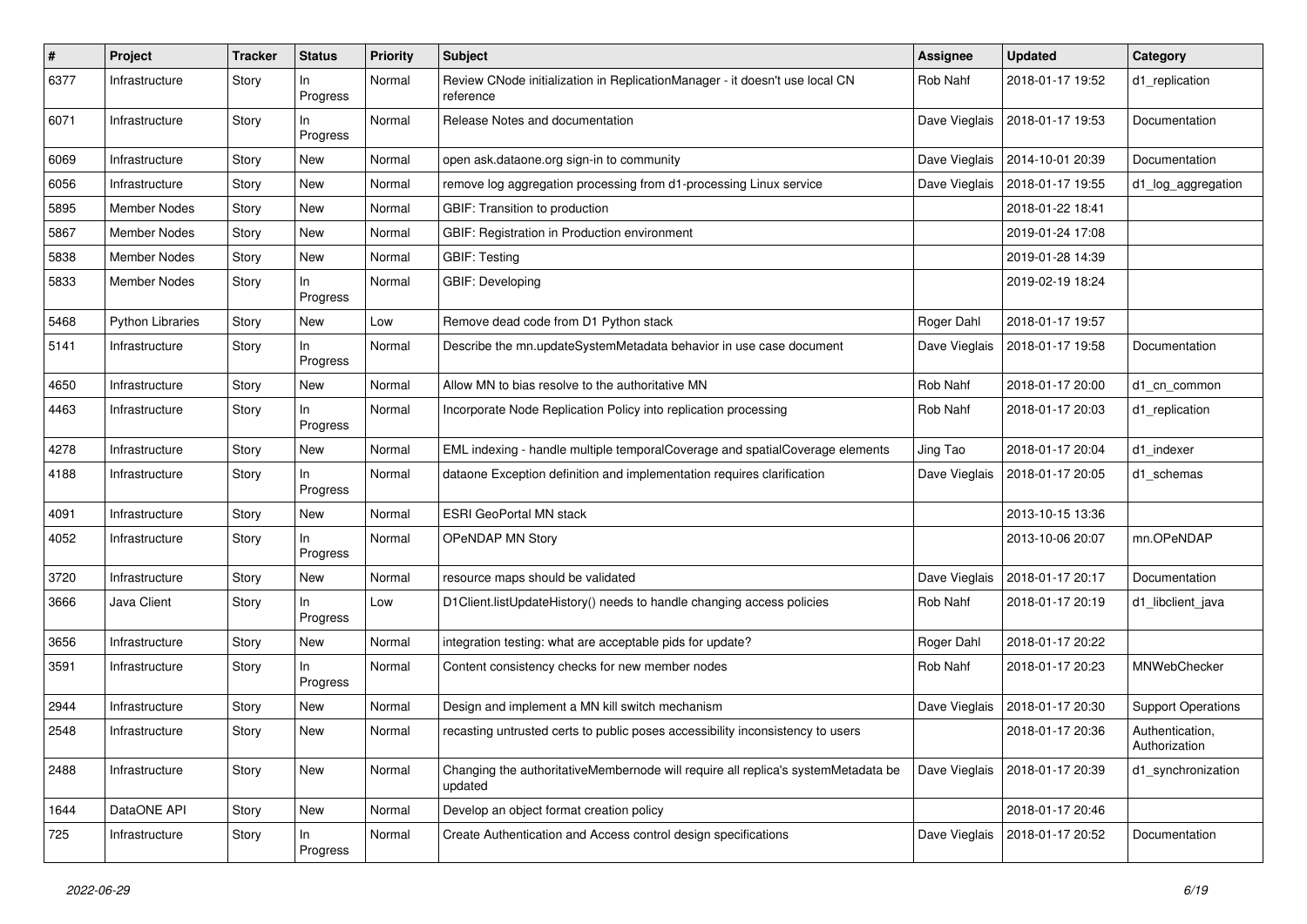| $\vert$ # | Project             | <b>Tracker</b> | <b>Status</b>   | Priority | Subject                                                                         | <b>Assignee</b>    | <b>Updated</b>   | Category               |
|-----------|---------------------|----------------|-----------------|----------|---------------------------------------------------------------------------------|--------------------|------------------|------------------------|
| 8858      | Infrastructure      | Task           | New             | Normal   | Update CN Apache configs in version control with directives to support sitemaps | <b>Bryce Mecum</b> | 2020-02-24 19:26 |                        |
| 8830      | <b>Member Nodes</b> | Task           | New             | Normal   | <b>Requirements Analysis</b>                                                    | John Evans         | 2019-08-06 14:44 |                        |
| 8829      | <b>Member Nodes</b> | Task           | New             | High     | get DKAN connected to GMN                                                       | John Evans         | 2019-09-03 13:24 |                        |
| 8824      | Infrastructure      | Task           | In<br>Progress  | High     | Install Apache 2.4.39 and disable TLSv1.3 on CNs                                | Dave Vieglais      | 2019-06-19 12:11 |                        |
| 8817      | Infrastructure      | Task           | New             | Normal   | Configure sitemaps on the CN                                                    | Jing Tao           | 2020-03-12 18:30 |                        |
| 8811      | Infrastructure      | Task           | New             | Normal   | Merge 2.3.9 changes to trunk                                                    | Jing Tao           | 2019-05-21 13:06 |                        |
| 8810      | <b>CN REST</b>      | Task           | New             | Normal   | Verify configuration of portal certificates                                     |                    | 2019-05-21 13:00 |                        |
| 8809      | <b>CN REST</b>      | Task           | New             | Normal   | Adjust portal properties for certificate configuration                          |                    | 2019-05-21 12:57 |                        |
| 8808      | Infrastructure      | Task           | New             | Normal   | Remove old versions of Tomcat                                                   |                    | 2019-05-21 12:49 |                        |
| 8807      | Infrastructure      | Task           | New             | Normal   | remove old versions of postgres                                                 |                    | 2019-05-21 12:47 |                        |
| 8804      | Infrastructure      | Task           | New             | Normal   | Add Idap backup config to cn os-core                                            | Dave Vieglais      | 2019-05-21 12:32 | dataone-cn-os-core     |
| 8793      | Infrastructure      | Task           | New             | Normal   | Replace ONEMercury installation                                                 |                    | 2019-05-01 14:04 |                        |
| 8792      | Infrastructure      | Task           | New             | Normal   | Create landing page for redirection from ONEMercury                             |                    | 2019-05-01 14:03 |                        |
| 8778      | <b>CN REST</b>      | Task           | New             | Normal   | Ensure SystemMetadata replica auditing updates are saved and broadcast          | Chris Jones        | 2019-03-12 16:54 | d1_replication_auditor |
| 8777      | <b>CN REST</b>      | Task           | New             | Normal   | Configure CN to audit objects greater than 1GB                                  | Chris Jones        | 2019-03-13 20:50 | d1_replication_auditor |
| 8776      | <b>CN REST</b>      | Task           | New             | Normal   | Set valid replica status to completed                                           | Chris Jones        | 2019-03-12 15:57 | d1_replication_auditor |
| 8775      | Infrastructure      | Task           | ln.<br>Progress | Normal   | Make taxonomic rank fields in Solr index non-case-sensitive                     | <b>Bryce Mecum</b> | 2019-03-11 23:35 |                        |
| 8755      | Infrastructure      | Task           | New             | Normal   | Expand EML indexing support for EML 2.2                                         | <b>Bryce Mecum</b> | 2019-08-15 01:50 |                        |
| 8754      | Infrastructure      | Task           | New             | Normal   | Add EML 2.2 to CN formats list                                                  | <b>Bryce Mecum</b> | 2018-12-19 00:54 |                        |
| 8753      | Infrastructure      | Task           | New             | Normal   | Add support for EML 2.2 (indexing, view)                                        | <b>Bryce Mecum</b> | 2018-12-19 00:54 |                        |
| 8750      | <b>Member Nodes</b> | Task           | ln.<br>Progress | Normal   | reconnect eLTER MN to DataONE                                                   | Roger Dahl         | 2018-11-28 16:59 |                        |
| 8747      | Infrastructure      | Task           | New             | Normal   | Adjust package configuration to persist changes between updates                 | Dave Vieglais      | 2018-11-16 17:32 |                        |
| 8746      | Infrastructure      | Task           | New             | Normal   | Require email address from user when logging in via ORCID                       |                    | 2018-11-16 05:57 |                        |
| 8742      | <b>Member Nodes</b> | Task           | New             | Normal   | GMN upgrade from 2.4.1 to 3.2.0                                                 | Roger Dahl         | 2018-11-13 19:14 |                        |
| 8739      | Infrastructure      | Task           | ln.<br>Progress | Normal   | Attempting to set ulimit results in error on UCSB systems                       | Jing Tao           | 2018-11-08 15:10 | d1_process_daemon      |
| 8730      | Member Nodes        | Task           | New             | Normal   | Plan the Implementation (NCAR)                                                  |                    | 2018-10-11 17:21 |                        |
| 8729      | Member Nodes        | Task           | New             | Normal   | <b>Requirements Analysis</b>                                                    |                    | 2018-10-11 17:24 |                        |
| 8728      | Member Nodes        | Task           | In<br>Progress  | Normal   | Initial Communications (NCAR)                                                   | Amy Forrester      | 2018-10-04 17:24 |                        |
| 8723      | Member Nodes        | Task           | New             | Low      | tDAR: Implemented IP Whitelisting on tDAR systems / Impacts to reporting        | Amy Forrester      | 2018-10-02 16:51 |                        |
| 8703      | Infrastructure      | Task           | New             | Normal   | test the cleaned up indexer in DEV                                              | Rob Nahf           | 2018-09-24 18:05 | d1_indexer             |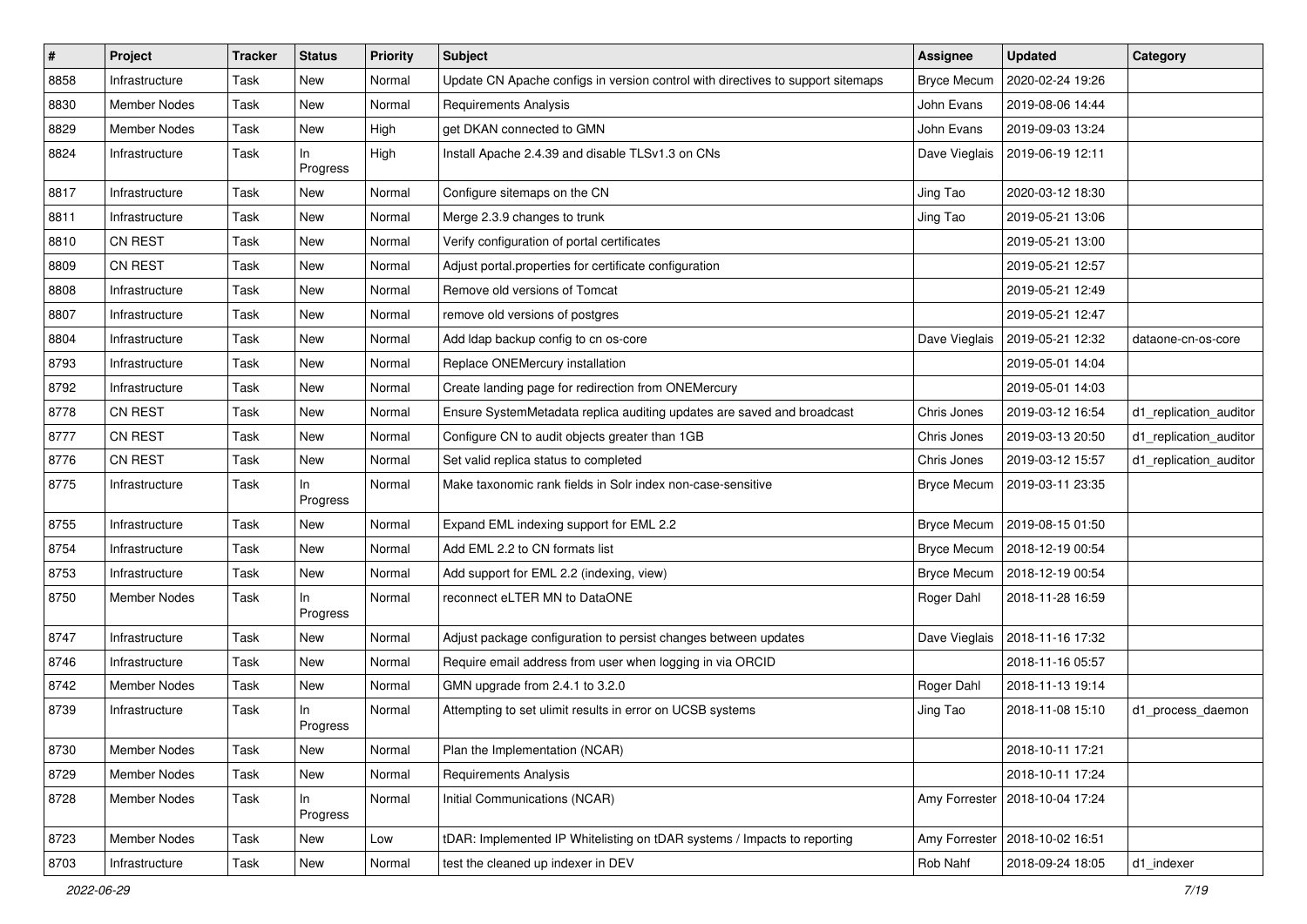| $\pmb{\#}$ | Project             | <b>Tracker</b> | <b>Status</b>   | <b>Priority</b> | <b>Subject</b>                                                                      | Assignee         | <b>Updated</b>                   | Category           |
|------------|---------------------|----------------|-----------------|-----------------|-------------------------------------------------------------------------------------|------------------|----------------------------------|--------------------|
| 8697       | <b>Member Nodes</b> | Task           | New             | Normal          | ESSDIVE: anonymous download issue                                                   | Chris Jones      | 2018-09-13 19:40                 |                    |
| 8685       | <b>Member Nodes</b> | Task           | New             | Normal          | ONEShare - GMN upgrade 2.4.2 to 3.0.4                                               | Roger Dahl       | 2018-08-23 17:18                 |                    |
| 8681       | <b>Member Nodes</b> | Task           | New             | Normal          | NCEI - install new GMN                                                              | Roger Dahl       | 2019-03-05 18:20                 |                    |
| 8676       | <b>Member Nodes</b> | Task           | New             | Normal          | NRDC - GMN upgrade 2.4.2 to 3.0.4                                                   | Roger Dahl       | 2019-03-05 20:43                 |                    |
| 8673       | <b>Member Nodes</b> | Task           | New             | Normal          | Pangaea- GMN upgrade from 2.4.0 to 3.0.4                                            | Roger Dahl       | 2018-09-04 18:48                 |                    |
| 8672       | Member Nodes        | Task           | New             | Normal          | CDL - upgrade GMN 2.4.0 to 3.0.4                                                    | Roger Dahl       | 2018-08-23 17:13                 |                    |
| 8670       | <b>Member Nodes</b> | Task           | New             | Normal          | FEMC - upgrade GMN 2.3.7 to 3.0.4                                                   | Roger Dahl       | 2019-08-02 18:22                 |                    |
| 8668       | Member Nodes        | Task           | New             | Normal          | MPC- upgrade GMN version 1.2.10 to 3.0.4                                            | Roger Dahl       | 2019-03-05 20:35                 |                    |
| 8646       | <b>Member Nodes</b> | Task           | New             | Normal          | (cyverse) Formal Announcement                                                       |                  | 2018-07-19 18:31                 |                    |
| 8645       | <b>Member Nodes</b> | Task           | New             | Normal          | (Cyverse) Mutual acceptance                                                         | Amy Forrester    | 2018-07-05 14:26                 |                    |
| 8644       | <b>Member Nodes</b> | Task           | New             | Normal          | (Cyverse) Register in Production                                                    |                  | 2018-07-05 14:25                 |                    |
| 8643       | Member Nodes        | Task           | New             | Normal          | (Cyverse) Implement in Production Environment                                       |                  | 2018-07-05 14:25                 |                    |
| 8636       | <b>Member Nodes</b> | Task           | New             | Normal          | <b>DAAC: Test Registration</b>                                                      |                  | 2018-07-02 14:58                 |                    |
| 8635       | <b>Member Nodes</b> | Task           | New             | Normal          | DAAC: Develop or Implement MN Software                                              |                  | 2018-07-02 15:00                 |                    |
| 8633       | Member Nodes        | Task           | ln<br>Progress  | Normal          | DAAC: Re-Training & Re-Deployment Planning                                          | Amy Forrester    | 2018-07-02 14:53                 |                    |
| 8614       | <b>Member Nodes</b> | Task           | New             | Normal          | BCO-DMO: testing the member node                                                    | Matthew<br>Jones | 2018-06-13 15:48                 |                    |
| 8604       | Infrastructure      | Task           | New             | Normal          | Update the static IP lists for robots etc                                           | Dave Vieglais    | 2018-06-07 20:56                 | d1_log_aggregation |
| 8594       | Member Nodes        | Task           | New             | Normal          | GOA: replicate to Research Workspace                                                | Matthew<br>Jones | 2018-05-15 17:40                 |                    |
| 8590       | <b>Member Nodes</b> | Task           | New             | Normal          | <b>ARM: Requirements Analysis</b>                                                   |                  | 2018-05-10 20:50                 |                    |
| 8587       | Member Nodes        | Task           | New             | Normal          | Add DataONE Logo to SanParks website                                                | Jing Tao         | 2018-05-09 21:19                 |                    |
| 8576       | Search UI           | Task           | New             | Normal          | Remove Code Changes Specific to Appearance of Data Citation for PANGAEA<br>formatID | Monica Ihli      | 2018-04-30 13:29                 |                    |
| 8566       | Member Nodes        | Task           | In<br>Progress  | Normal          | Test Registration                                                                   | Rob Nahf         | 2019-04-16 17:17                 |                    |
| 8534       | <b>Member Nodes</b> | Task           | New             | Normal          | GCOOS: Technical Requirements & Design Planning                                     |                  | 2018-04-09 20:18                 |                    |
| 8531       | Member Nodes        | Task           | New             | Normal          | Training & education                                                                |                  | 2018-04-06 15:11                 |                    |
| 8529       | DataONE API         | Task           | New             | Normal          | Add field to Solr index that includes the obsolescence chain                        |                  | 2018-04-10 05:21                 |                    |
| 8528       | DataONE API         | Task           | New             | Normal          | Add MNRead.getVersions, CNRead.getVersions                                          |                  | 2018-04-03 19:26                 |                    |
| 8523       | <b>Member Nodes</b> | Task           | In<br>Progress  | Normal          | CAFF: Technical Requirements & Design Planning                                      |                  | Amy Forrester   2018-06-14 14:21 |                    |
| 8522       | Member Nodes        | Task           | ln.<br>Progress | Normal          | <b>CAFF: MN Communications</b>                                                      |                  | Amy Forrester   2018-04-11 14:48 |                    |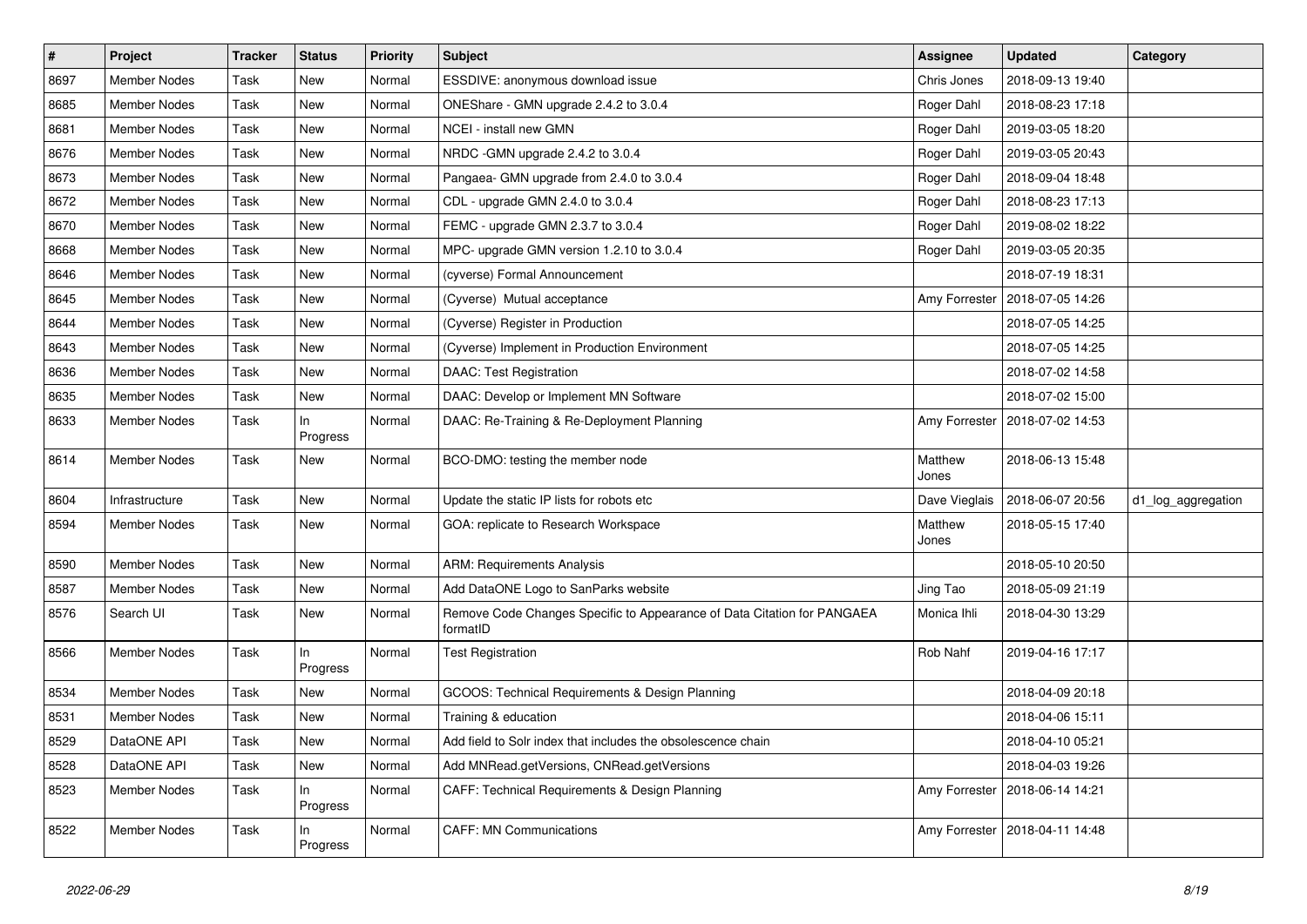| #    | Project                         | <b>Tracker</b> | <b>Status</b>   | <b>Priority</b> | <b>Subject</b>                                                                                               | <b>Assignee</b>  | <b>Updated</b>                   | Category           |
|------|---------------------------------|----------------|-----------------|-----------------|--------------------------------------------------------------------------------------------------------------|------------------|----------------------------------|--------------------|
| 8519 | <b>Testing MN</b><br>Management | Task           | New             | Normal          | meow: Formal Announcement                                                                                    |                  | 2018-03-22 20:45                 |                    |
| 8518 | <b>Testing MN</b><br>Management | Task           | New             | Normal          | meow: Mutual Acceptance                                                                                      |                  | 2018-03-22 20:45                 |                    |
| 8517 | <b>Testing MN</b><br>Management | Task           | New             | Normal          | meow: Register in Production                                                                                 |                  | 2018-03-22 20:45                 |                    |
| 8516 | <b>Testing MN</b><br>Management | Task           | New             | Normal          | meow: Implement in Production                                                                                |                  | 2018-03-22 20:45                 |                    |
| 8514 | Infrastructure                  | Task           | New             | Normal          | deploy new Metacat / synchronization slows down because of increased cn.create<br>times                      | Rob Nahf         | 2018-03-22 17:07                 | d1_synchronization |
| 8507 | Infrastructure                  | Task           | New             | Normal          | Support generation of citation metadata records from dublin core                                             |                  | 2018-03-19 22:37                 |                    |
| 8506 | Infrastructure                  | Task           | New             | Normal          | Identify ISO metadata terms appropriate for population of data citation elements of<br>the solr search index |                  | 2018-10-04 18:17                 |                    |
| 8505 | Infrastructure                  | Task           | New             | Normal          | Review solr terms for coverage of data citation elements                                                     | Monica Ihli      | 2018-03-19 21:57                 |                    |
| 8499 | Infrastructure                  | Task           | <b>New</b>      | Normal          | Improve rendering of http://www.isotc211.org/2005/gmd-pangaea in search UI                                   |                  | 2018-05-01 01:07                 |                    |
| 8498 | <b>Member Nodes</b>             | Task           | In<br>Progress  | Normal          | SANParks metacat not responding to harvest requests                                                          | Matthew<br>Jones | 2019-04-15 18:09                 |                    |
| 8469 | CN REST                         | Task           | ln.<br>Progress | Normal          | evaluate if ORCID API will continue to work after 1.2 is deprecated                                          | Jing Tao         | 2018-03-22 16:54                 | d1 portal servlet  |
| 8467 | <b>Testing MN</b><br>Management | Task           | New             | Normal          | test: Display as Upcoming                                                                                    |                  | 2018-03-01 21:04                 |                    |
| 8466 | <b>Testing MN</b><br>Management | Task           | New             | Normal          | test: Test Registration                                                                                      |                  | 2018-03-01 21:04                 |                    |
| 8465 | <b>Testing MN</b><br>Management | Task           | New             | Normal          | test: Develop or Implement MN Software                                                                       |                  | 2018-03-01 21:04                 |                    |
| 8464 | <b>Testing MN</b><br>Management | Task           | New             | Normal          | test: Metadata Validation                                                                                    |                  | 2018-03-01 21:04                 |                    |
| 8383 | <b>Testing MN</b><br>Management | Task           | New             | Normal          | <b>Feasibility Assessment</b>                                                                                |                  | 2018-02-27 17:32                 |                    |
| 8382 | <b>Testing MN</b><br>Management | Task           | New             | Normal          | <b>Initial Communications</b>                                                                                |                  | 2018-02-27 17:32                 |                    |
| 8378 | <b>Member Nodes</b>             | Task           | ln.<br>Progress | Normal          | (OTS) replicate data                                                                                         | Amy Forrester    | 2018-07-31 18:49                 |                    |
| 8369 | Infrastructure                  | Task           | New             | Normal          | Verify operation and transfer DNS                                                                            |                  | Dave Vieglais   2018-02-15 17:40 |                    |
| 8362 | Infrastructure                  | Task           | New             | Normal          | Add the indication that the cn account list is sliced                                                        |                  | 2018-02-12 17:48                 |                    |
| 8356 | <b>Testing MN</b><br>Management | Task           | New             | Normal          | Formal Announcement                                                                                          |                  | 2018-02-23 19:06                 |                    |
| 8355 | <b>Testing MN</b><br>Management | Task           | New             | Normal          | Mutual Acceptance                                                                                            |                  | 2018-02-08 15:28                 |                    |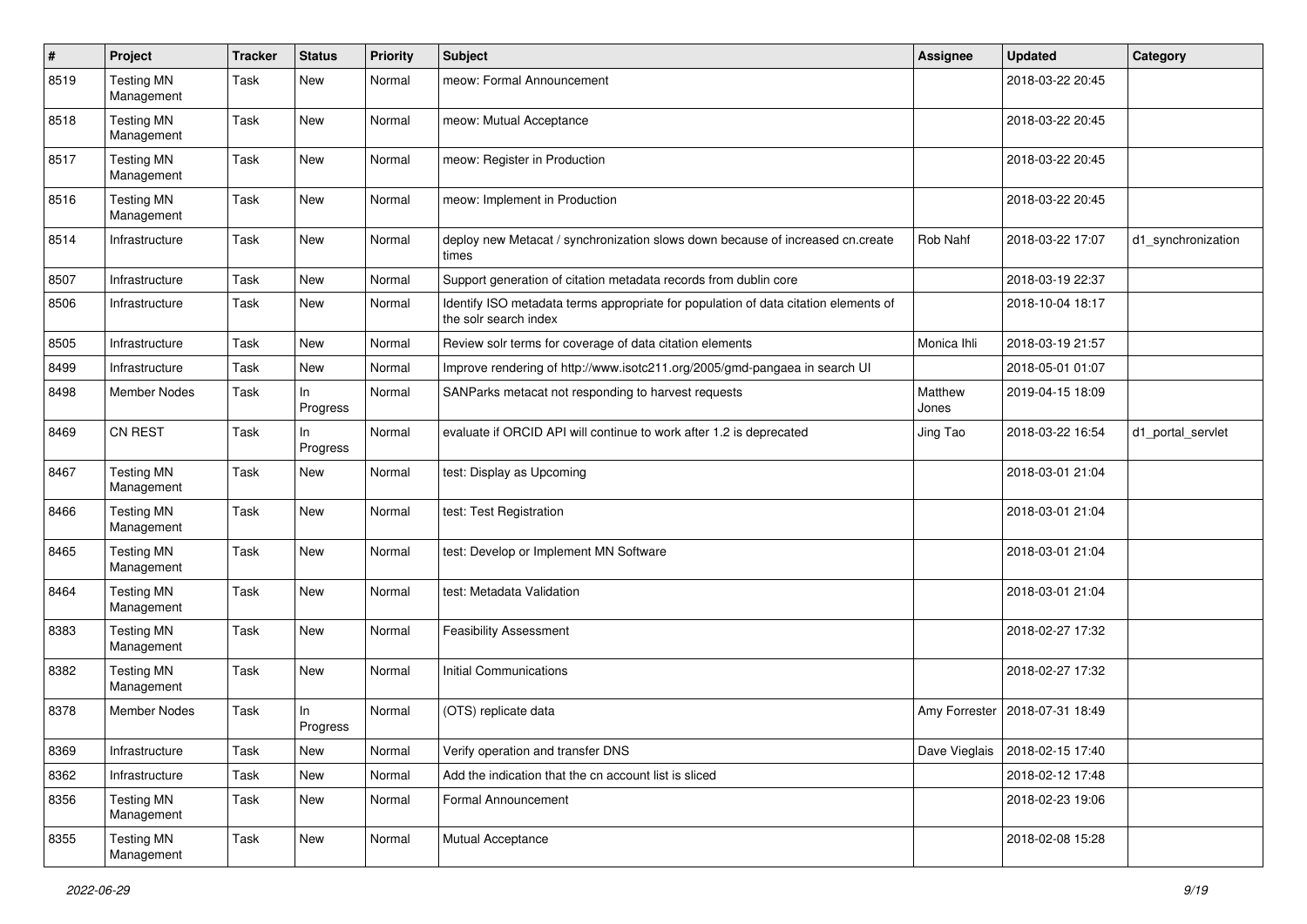| #    | Project                         | <b>Tracker</b> | <b>Status</b> | <b>Priority</b> | <b>Subject</b>                                                                                     | <b>Assignee</b> | <b>Updated</b>   | Category                         |
|------|---------------------------------|----------------|---------------|-----------------|----------------------------------------------------------------------------------------------------|-----------------|------------------|----------------------------------|
| 8354 | <b>Testing MN</b><br>Management | Task           | New           | Normal          | Register in Production                                                                             |                 | 2018-02-08 15:28 |                                  |
| 8353 | <b>Testing MN</b><br>Management | Task           | New           | Normal          | Implement in Production                                                                            |                 | 2018-02-08 15:29 |                                  |
| 8351 | <b>Testing MN</b><br>Management | Task           | New           | Normal          | Display as Upcoming                                                                                |                 | 2018-02-08 15:28 |                                  |
| 8350 | <b>Testing MN</b><br>Management | Task           | New           | Normal          | <b>Test Registration</b>                                                                           |                 | 2018-02-08 15:28 |                                  |
| 8349 | <b>Testing MN</b><br>Management | Task           | New           | Normal          | Develop or Implement MN Software                                                                   |                 | 2018-02-08 15:28 |                                  |
| 8348 | <b>Testing MN</b><br>Management | Task           | New           | Normal          | Metadata Validation                                                                                |                 | 2018-02-08 15:28 |                                  |
| 8346 | <b>Testing MN</b><br>Management | Task           | New           | Normal          | Training & Education                                                                               |                 | 2018-02-08 15:28 |                                  |
| 8345 | <b>Testing MN</b><br>Management | Task           | New           | Normal          | <b>Technical Requirements</b>                                                                      |                 | 2018-02-08 15:28 |                                  |
| 8344 | <b>Testing MN</b><br>Management | Task           | New           | Normal          | <b>MN Communications</b>                                                                           |                 | 2018-02-22 19:47 |                                  |
| 8342 | <b>Testing MN</b><br>Management | Task           | New           | Normal          | <b>Feasibility Assessment</b>                                                                      |                 | 2018-02-22 19:19 |                                  |
| 8341 | <b>Testing MN</b><br>Management | Task           | New           | Normal          | <b>Initial Communications</b>                                                                      |                 | 2018-02-22 19:14 |                                  |
| 8308 | Infrastructure                  | Task           | New           | Normal          | Review use of /node/subject in the node documents                                                  |                 | 2018-02-06 20:05 |                                  |
| 8247 | <b>Member Nodes</b>             | Task           | New           | Normal          | Verify upgraded metacat is operating correctly as a production member node.                        | Jing Tao        | 2018-02-02 15:49 |                                  |
| 8246 | <b>Member Nodes</b>             | Task           | New           | Normal          | Upgrade metacat to the latest version                                                              | Jing Tao        | 2018-04-23 16:09 |                                  |
| 8238 | Infrastructure                  | Task           | New           | Normal          | Document contacts and procedure for using KU ORCID membership API key                              | Dave Vieglais   | 2018-01-09 02:22 | Authentication,<br>Authorization |
| 8237 | Infrastructure                  | Task           | New           | Normal          | Configure production environment to use new API key under KU ORCID<br>membership                   | Dave Vieglais   | 2018-01-09 02:21 | Authentication,<br>Authorization |
| 8236 | Infrastructure                  | Task           | New           | Normal          | Acquire ORCID API key under KU membership                                                          | Dave Vieglais   | 2018-01-09 02:21 |                                  |
| 8235 | Infrastructure                  | Task           | New           | Normal          | Arrange with KU library to make use of ORCID membership to support DataONE<br>authentication       | Dave Vieglais   | 2018-01-09 02:01 |                                  |
| 8232 | Member Nodes                    | Task           | New           | Normal          | MN Dashboard/Website Deployment Workflow Documentation                                             | Dustin Allen    | 2018-01-08 23:30 |                                  |
| 8230 | Infrastructure                  | Task           | New           | Normal          | review bouncy castle version                                                                       | Rob Nahf        | 2018-03-02 21:48 | d1_libclient_java                |
| 8224 | Infrastructure                  | Task           | New           | Normal          | metacat not promoting node token privs for solr                                                    | Jing Tao        | 2017-12-04 19:33 | Metacat                          |
| 8222 | Infrastructure                  | Task           | New           | Normal          | reindex all isotc211 content in production to reflect final decisions from origin field<br>mapping | Dave Vieglais   | 2018-03-22 16:56 | d1_indexer                       |
| 8206 | Infrastructure                  | Task           | New           | Normal          | Review and adjust memory allocation to Solr and zookeeper                                          |                 | 2017-10-24 16:03 |                                  |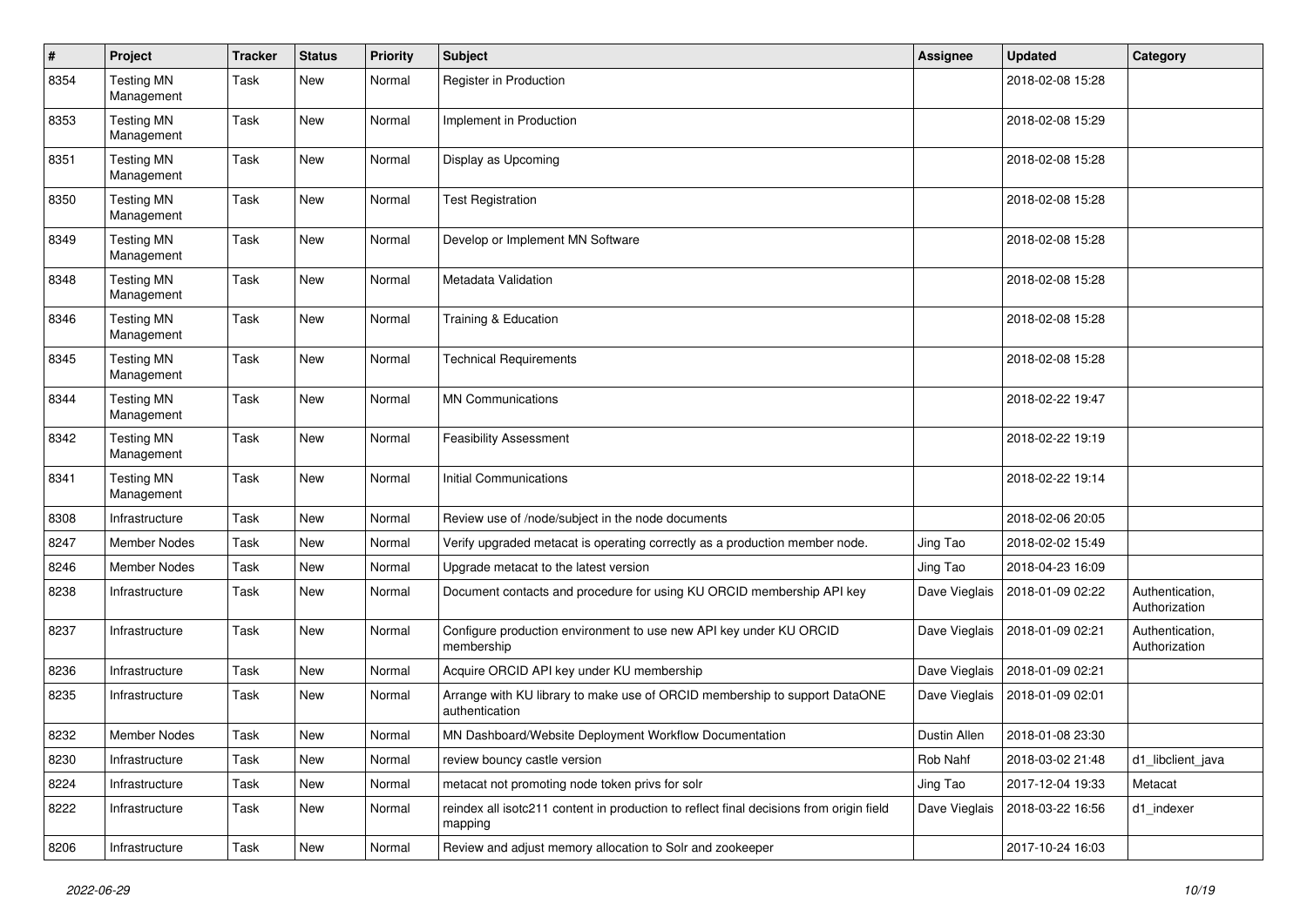| $\sharp$ | Project             | <b>Tracker</b> | <b>Status</b>   | <b>Priority</b> | <b>Subject</b>                                                                                                                    | <b>Assignee</b> | <b>Updated</b>   | Category           |
|----------|---------------------|----------------|-----------------|-----------------|-----------------------------------------------------------------------------------------------------------------------------------|-----------------|------------------|--------------------|
| 8205     | Infrastructure      | Task           | New             | Normal          | Adjust memory allocation to Tomcat7 on CNs                                                                                        |                 | 2017-10-24 15:33 |                    |
| 8171     | Infrastructure      | Task           | New             | Normal          | Document hazelcast components to be moved to postgres storage                                                                     | Monica Ihli     | 2017-09-01 15:25 |                    |
| 8170     | Infrastructure      | Task           | New             | Normal          | Identify the components that are currently managed in LDAP on the Coordinating<br>Nodes and how these may be migrated to postgres | Monica Ihli     | 2017-09-01 15:20 |                    |
| 8169     | Infrastructure      | Task           | New             | Normal          | Document process for changing the postgres master                                                                                 | Monica Ihli     | 2017-09-01 15:09 |                    |
| 8168     | Infrastructure      | Task           | New             | Normal          | Evaluate options for postgres replication configuration                                                                           | Monica Ihli     | 2017-09-01 15:11 |                    |
| 8154     | <b>Member Nodes</b> | Task           | New             | Normal          | Test content from the test NKN member node should be archived or deleted from<br>production                                       |                 | 2017-07-26 19:55 |                    |
| 8151     | Infrastructure      | Task           | New             | Normal          | CNs should verify that the authoritativeMN listed in SystemMetadata is a valid MN                                                 | Jing Tao        | 2017-07-19 21:32 |                    |
| 8150     | Infrastructure      | Task           | New             | Normal          | Enable CN certificate to alter authoritativeMN property in SystemMetadata                                                         | Jing Tao        | 2017-07-19 21:27 |                    |
| 8149     | Member Nodes        | Task           | New             | Normal          | Test 1.x to 2.x pip upgrade w/ no data                                                                                            | Monica Ihli     | 2017-09-26 15:57 |                    |
| 8146     | Member Nodes        | Task           | New             | Normal          | <b>Failed Sync Parser</b>                                                                                                         | Monica Ihli     | 2017-07-19 00:46 |                    |
| 8145     | Member Nodes        | Task           | New             | Normal          | <b>Test Fabric</b>                                                                                                                | Monica Ihli     | 2017-07-19 00:44 |                    |
| 8105     | Infrastructure      | Task           | New             | Normal          | Remove dataone-mercury from production CNs                                                                                        | Jing Tao        | 2018-03-02 22:17 | d1_mercury         |
| 8104     | Infrastructure      | Task           | New             | Normal          | Upgrade postgresql jdbc jar file on Metacat                                                                                       | Jing Tao        | 2017-06-02 20:58 | Metacat            |
| 8103     | Infrastructure      | Task           | New             | Normal          | Upgrade the postgresgl jdbc jar file on the cn context                                                                            | Jing Tao        | 2017-06-02 20:56 | d1_cn_service      |
| 8102     | Infrastructure      | Task           | New             | Normal          | Upgrade postgresql jdbc jar file on Portal                                                                                        | Jing Tao        | 2017-06-02 20:53 | d1 portal          |
| 8091     | Infrastructure      | Task           | ln.<br>Progress | Normal          | Mysterious sync failure of an eml object from the GOA node                                                                        | Jing Tao        | 2017-05-09 21:33 | dataone-cn-os-core |
| 8086     | Infrastructure      | Task           | ln.<br>Progress | Normal          | upgrade Spring dependencies                                                                                                       | Rob Nahf        | 2019-07-25 20:32 | d1 indexer         |
| 8080     | Infrastructure      | Task           | ln.<br>Progress | Normal          | ioslate queue creation logic from processing logic from the queue definition logic                                                | Rob Nahf        | 2017-05-09 22:55 | d1 indexer         |
| 8079     | Infrastructure      | Task           | In.<br>Progress | Normal          | prototype durable task processing for d1_index_processor                                                                          | Rob Nahf        | 2017-04-26 05:45 | d1 indexer         |
| 8078     | Infrastructure      | Task           | New             | Normal          | standardize task serialization for language independence                                                                          | Rob Nahf        | 2017-04-25 22:39 | d1 indexer         |
| 8077     | Search UI           | Task           | New             | Normal          | Use ORE PID for citation if DOI                                                                                                   |                 | 2017-04-24 16:32 |                    |
| 8070     | Infrastructure      | Task           | New             | Normal          | Consolidate the index application-context files                                                                                   | Jing Tao        | 2017-04-13 12:51 |                    |
| 8066     | Infrastructure      | Task           | New             | Normal          | Verify completeness of unit test MetacatRdfXmlSubprocessorTest                                                                    | Dave Vieglais   | 2017-04-11 23:47 | d1 indexer         |
| 8026     | Infrastructure      | Task           | Testing         | High            | Portal reaches the maximum capacity in a pool                                                                                     | Jing Tao        | 2017-03-14 00:36 | d1 portal servlet  |
| 7992     | Member Nodes        | Task           | New             | Normal          | GINA: Document and Announce                                                                                                       | Laura Moyers    | 2017-01-27 22:19 |                    |
| 7991     | Member Nodes        | Task           | New             | Normal          | GINA: Ensure MN appears on Current MNs webpage (dashboard)                                                                        | Laura Moyers    | 2017-01-27 22:19 |                    |
| 7990     | Member Nodes        | Task           | New             | Normal          | GINA: Mutual acceptance                                                                                                           | Laura Moyers    | 2017-01-27 22:18 |                    |
| 7989     | Member Nodes        | Task           | New             | Normal          | GINA: Verify CN Content and Services in Production                                                                                | Laura Moyers    | 2017-01-27 22:18 |                    |
| 7988     | Member Nodes        | Task           | New             | Normal          | GINA: Register MN in Production                                                                                                   | Laura Moyers    | 2017-01-27 22:16 |                    |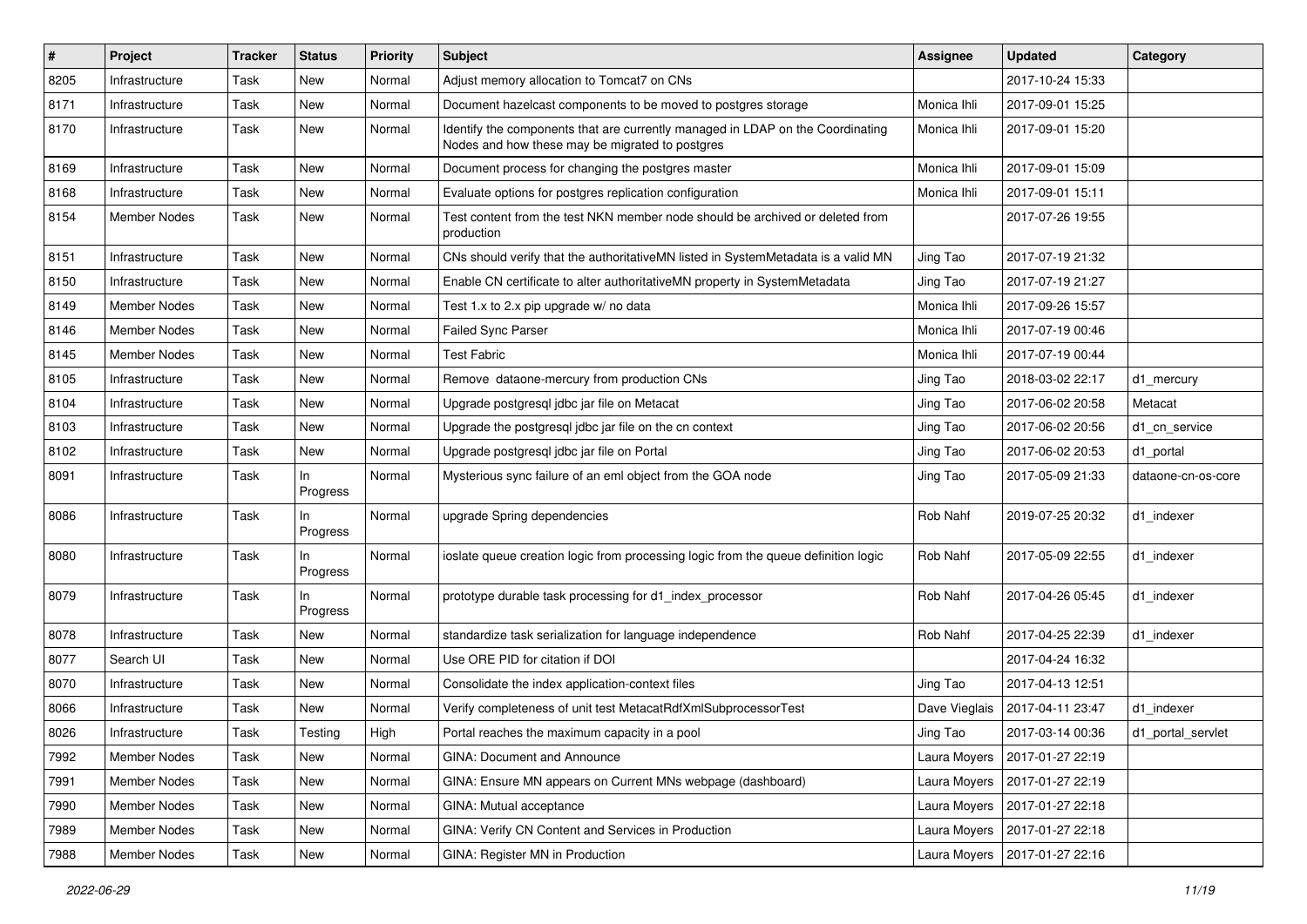| $\vert$ # | <b>Project</b>      | <b>Tracker</b> | <b>Status</b>   | <b>Priority</b> | <b>Subject</b>                                                                                                | Assignee         | <b>Updated</b>   | Category           |
|-----------|---------------------|----------------|-----------------|-----------------|---------------------------------------------------------------------------------------------------------------|------------------|------------------|--------------------|
| 7987      | <b>Member Nodes</b> | Task           | New             | Normal          | GINA: Verify MN Content and Services in Production                                                            | Laura Moyers     | 2017-01-27 22:16 |                    |
| 7986      | <b>Member Nodes</b> | Task           | New             | Normal          | GINA: Configure SSL Certificates for Production                                                               | Amy Forrester    | 2018-08-31 15:22 |                    |
| 7985      | <b>Member Nodes</b> | Task           | New             | Normal          | GINA: Establish DataONE user identity in Production                                                           | Laura Moyers     | 2017-01-27 22:15 |                    |
| 7984      | <b>Member Nodes</b> | Task           | New             | Normal          | GINA: Show MN as "upcoming" on the dashboard                                                                  | Laura Moyers     | 2017-01-27 22:13 |                    |
| 7982      | <b>Member Nodes</b> | Task           | New             | Normal          | GINA: Verify CN Content and Services in Testing Environment                                                   | Laura Moyers     | 2017-01-27 18:59 |                    |
| 7981      | <b>Member Nodes</b> | Task           | New             | Normal          | GINA: Register MN in Testing Environment                                                                      | Laura Moyers     | 2017-01-27 18:47 |                    |
| 7980      | <b>Member Nodes</b> | Task           | New             | Normal          | GINA: Verify MN Content and Services in Testing Environment                                                   | Laura Moyers     | 2017-01-27 18:46 |                    |
| 7979      | <b>Member Nodes</b> | Task           | New             | Normal          | GINA: Configure SSL Certificates for Testing Environment                                                      | Amy Forrester    | 2018-08-31 15:23 |                    |
| 7978      | <b>Member Nodes</b> | Task           | New             | Normal          | GINA: Establish DataONE user identity in Testing Environment                                                  | Laura Moyers     | 2017-01-27 18:44 |                    |
| 7977      | <b>Member Nodes</b> | Task           | New             | Normal          | <b>GINA: Local Testing</b>                                                                                    | Roger Dahl       | 2017-01-27 18:46 |                    |
| 7976      | <b>Member Nodes</b> | Task           | New             | Normal          | GINA: Register any new object formats in all environments                                                     | Laura Moyers     | 2017-01-27 18:45 |                    |
| 7975      | Member Nodes        | Task           | New             | Normal          | GINA: Implement search index and display support for any new metadata formats<br>required by the MN.          | Roger Dahl       | 2017-01-27 18:34 |                    |
| 7958      | Infrastructure      | Task           | In.<br>Progress | Normal          | CN sometimes sends invalid submitSynchronizationFailed document to MN                                         | Rob Nahf         | 2017-01-04 17:23 | d1_synchronization |
| 7949      | Infrastructure      | Task           | New             | Normal          | Ensure that there's no race condition where an entry can be added to "IN<br>PROCESS" if it is already present | Jing Tao         | 2017-02-27 17:55 |                    |
| 7935      | Infrastructure      | Task           | New             | Normal          | Use a dedicated hazelcast queue as the listener to generate index task                                        | Jing Tao         | 2017-02-27 18:07 | d1 indexer         |
| 7930      | <b>Member Nodes</b> | Task           | ln.<br>Progress | Normal          | verify obsoletion in tDAR sandbox                                                                             | Dave Vieglais    | 2016-12-01 23:47 |                    |
| 7929      | <b>Member Nodes</b> | Task           | In.<br>Progress | Normal          | Archive content for SEAD                                                                                      |                  | 2016-11-09 17:11 |                    |
| 7926      | <b>DUG</b>          | Task           | New             | Normal          | Certification and standards for data repositories (e.g. ISO 17421:2012, Data Seal of<br>Approval)             |                  | 2016-11-08 22:00 |                    |
| 7925      | <b>DUG</b>          | Task           | New             | Normal          | Data Center certification                                                                                     |                  | 2016-11-08 21:33 |                    |
| 7922      | Infrastructure      | Task           | New             | Normal          | DataONE Accessibility                                                                                         | Isis Serna       | 2016-10-31 23:05 |                    |
| 7911      | <b>CN REST</b>      | Task           | New             | Normal          | Synchronization allows invalid checksums, preventing corrected sync                                           |                  | 2016-10-17 15:58 | d1 synchronization |
| 7910      | Infrastructure      | Task           | New             | Normal          | schema validation behavior                                                                                    | Rob Nahf         | 2018-01-18 02:41 | d1 common java     |
| 7909      | <b>DUG</b>          | Task           | New             | Normal          | DataONE update audio/visual equipment for remote link                                                         |                  | 2016-10-11 20:49 |                    |
| 7908      | <b>DUG</b>          | Task           | New             | Normal          | Start a lesson learned document                                                                               |                  | 2016-10-11 20:35 |                    |
| 7907      | <b>DUG</b>          | Task           | New             | Normal          | Doodle poll on the time/date for monthly meeting                                                              |                  | 2016-10-11 20:35 |                    |
| 7903      | <b>CN REST</b>      | Task           | New             | Normal          | Need to implement/support the default http methods - HEAD and GET on all<br>DataONE API (both cn and mn)      | Jing Tao         | 2016-10-10 16:53 | d1_cn_rest         |
| 7900      | Member Nodes        | Task           | New             | Normal          | R2R: modify searchUI to accommodate cruise path display for single data package                               | Lauren<br>Walker | 2016-10-04 23:43 |                    |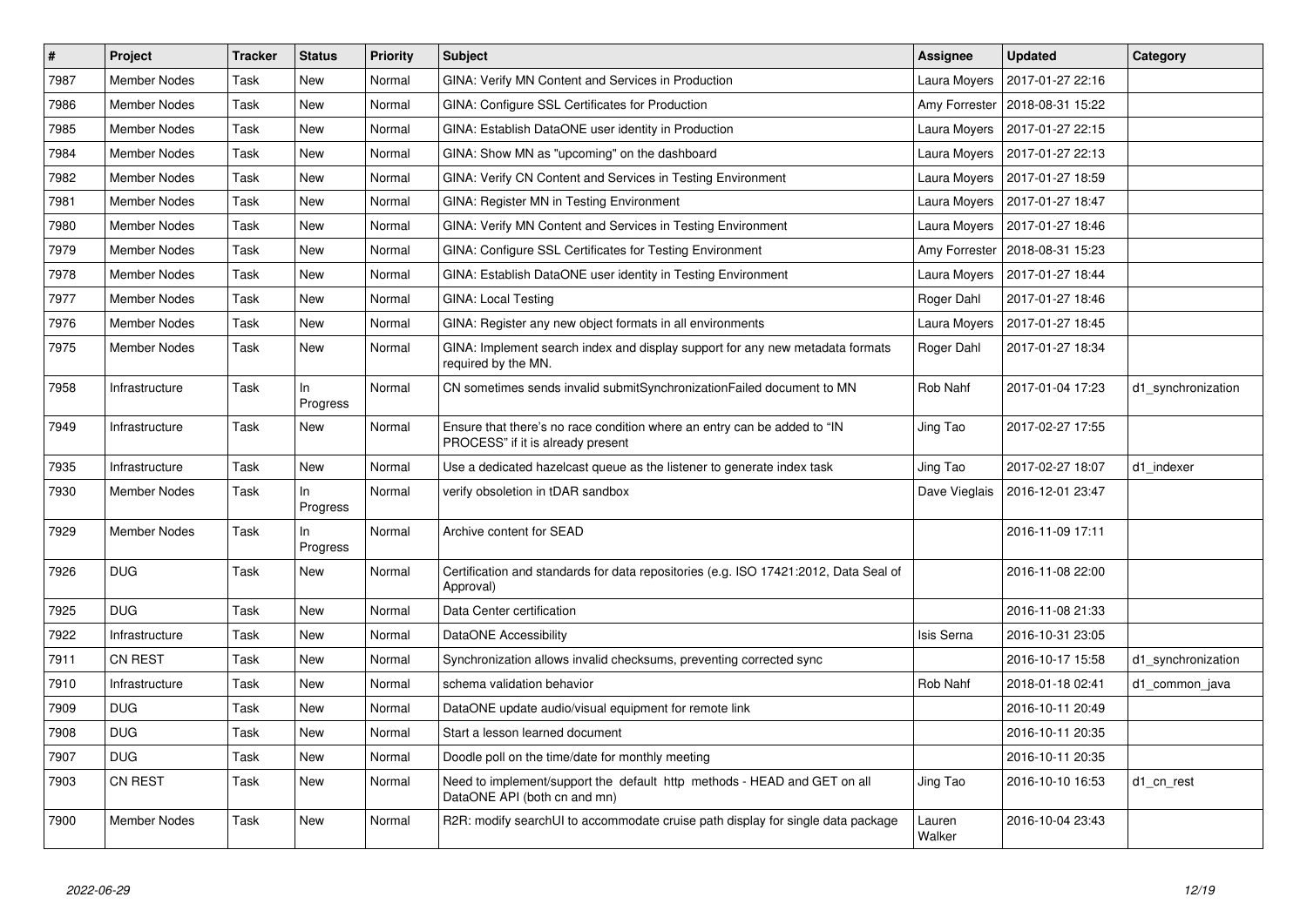| $\vert$ # | Project                 | <b>Tracker</b> | <b>Status</b>   | <b>Priority</b> | <b>Subject</b>                                                                                                                    | Assignee              | <b>Updated</b>   | Category                   |
|-----------|-------------------------|----------------|-----------------|-----------------|-----------------------------------------------------------------------------------------------------------------------------------|-----------------------|------------------|----------------------------|
| 7899      | <b>Member Nodes</b>     | Task           | New             | Normal          | R2R: modify searchUI to accommodate composite data density with cruise paths                                                      | Lauren<br>Walker      | 2016-10-05 03:51 |                            |
| 7890      | Infrastructure          | Task           | In.<br>Progress | Normal          | configure jenkins-ucsb-1 apache server to host ubuntu repositories                                                                | Rob Nahf              | 2017-04-19 19:12 |                            |
| 7884      | Infrastructure          | Task           | <b>New</b>      | Normal          | CN portal log is misconfigured                                                                                                    | <b>Rob Nahf</b>       | 2016-09-09 20:18 | d1 portal servlet          |
| 7883      | Infrastructure          | Task           | New             | Normal          | Document the log files of relevance on Coordinating Nodes                                                                         |                       | 2016-09-09 20:20 |                            |
| 7864      | <b>DUG</b>              | Task           | New             | Normal          | <b>DOI Services for Members</b>                                                                                                   |                       | 2016-08-09 20:40 |                            |
| 7863      | <b>DUG</b>              | Task           | New             | Normal          | Link to the recordings                                                                                                            |                       | 2016-08-09 20:40 |                            |
| 7862      | <b>DUG</b>              | Task           | New             | Normal          | DataONE DUG page may need updating<br>(https://www.dataone.org/dataone-users-group)                                               |                       | 2016-08-08 15:00 |                            |
| 7850      | Infrastructure          | Task           | New             | Normal          | Passing SID to MNRead.systemMetadataChanged()                                                                                     | Dave Vieglais         | 2016-07-20 20:00 |                            |
| 7849      | <b>CN REST</b>          | Task           | New             | Normal          | Improve exception messages when cascading SSL derived exceptions                                                                  | <b>Rob Nahf</b>       | 2016-07-19 17:23 |                            |
| 7839      | DataONE API             | Task           | New             | Normal          | Online documentation places synchronize in CNRead api                                                                             | Dave Vieglais         | 2016-12-21 09:04 | api_documentation          |
| 7838      | DataONE API             | Task           | New             | Normal          | Modify the obsolescence chain process to accommodate the use case where both<br>old and new PIDs are present on the CN for v1 MNs | Dave Vieglais         | 2016-06-29 02:20 |                            |
| 7822      | Infrastructure          | Task           | <b>New</b>      | Normal          | Should we configure clients to use Expect 100-Continue header in 1.1 requests                                                     | <b>Rob Nahf</b>       | 2016-06-03 19:46 | d1_libclient_java          |
| 7821      | <b>Python Libraries</b> | Task           | New             | Low             | Verify Expect: 100-Continue header on POST or PUT requests                                                                        | Roger Dahl            | 2016-06-03 19:58 | d1 libclient python        |
| 7800      | <b>DUG</b>              | Task           | New             | Normal          | abstract reviews<br>(https://docs.google.com/document/d/1iZXCN4AWqYi5Z7wqMKb2o33QnQ_JAcV0K<br>VO4TeahHVA/edit)                    |                       | 2016-05-10 15:18 |                            |
| 7774      | Infrastructure          | Task           | New             | Normal          | GMN: Move to Let's Encrypt                                                                                                        |                       | 2016-05-09 22:16 |                            |
| 7767      | Infrastructure          | Task           | New             | Normal          | In DataONE search results, move map display to map extent                                                                         | Dave Vieglais         | 2016-05-04 18:31 |                            |
| 7765      | Python GMN              | Task           | New             | Normal          | Add "logrotate" capability as part of the GMN deployment                                                                          | Roger Dahl            | 2016-05-04 02:38 |                            |
| 7750      | <b>CN REST</b>          | Task           | New             | Normal          | apply business rules on the CN that Subject strings will be stripped of leading and<br>trailing whitespace                        |                       | 2016-04-26 17:30 |                            |
| 7749      | <b>Member Nodes</b>     | Task           | <b>New</b>      | Normal          | Evaluate disposition of the ESA MN's current content                                                                              | Matthew<br>Jones      | 2016-04-26 19:52 |                            |
| 7744      | Infrastructure          | Task           | New             | Normal          | put together initial design                                                                                                       |                       | 2016-06-22 17:19 |                            |
| 7703      | Python GMN              | Task           | New             | Normal          | GMN populating ipAddress in LogEntry with abnormal strings                                                                        | Roger Dahl            | 2016-06-22 17:19 |                            |
| 7702      | Log Reporting           | Task           | New             | Normal          | abnormal strings in ipAddress field of solr                                                                                       | <b>Robert Waltz</b>   | 2016-06-22 17:18 | d1_log_aggregation         |
| 7686      | <b>Member Nodes</b>     | Task           | Testing         | High            | tDAR - Enable URL links out to data from search results                                                                           | <b>Ben Leinfelder</b> | 2016-09-27 15:56 |                            |
| 7682      | Log Reporting           | Task           | New             | Normal          | Sluggish Purging Read Event Cache                                                                                                 |                       | 2016-03-17 15:02 | d1_log_aggregation         |
| 7641      | Infrastructure          | Task           | New             | Normal          | contact ONEShare                                                                                                                  | Laura Moyers          | 2016-02-12 16:40 | Environment.Productio<br>n |
| 7612      | Infrastructure          | Task           | ln.<br>Progress | Normal          | <b>Contact ORNLDAAC</b>                                                                                                           | Laura Moyers          | 2016-02-11 18:02 | Environment.Productio<br>n |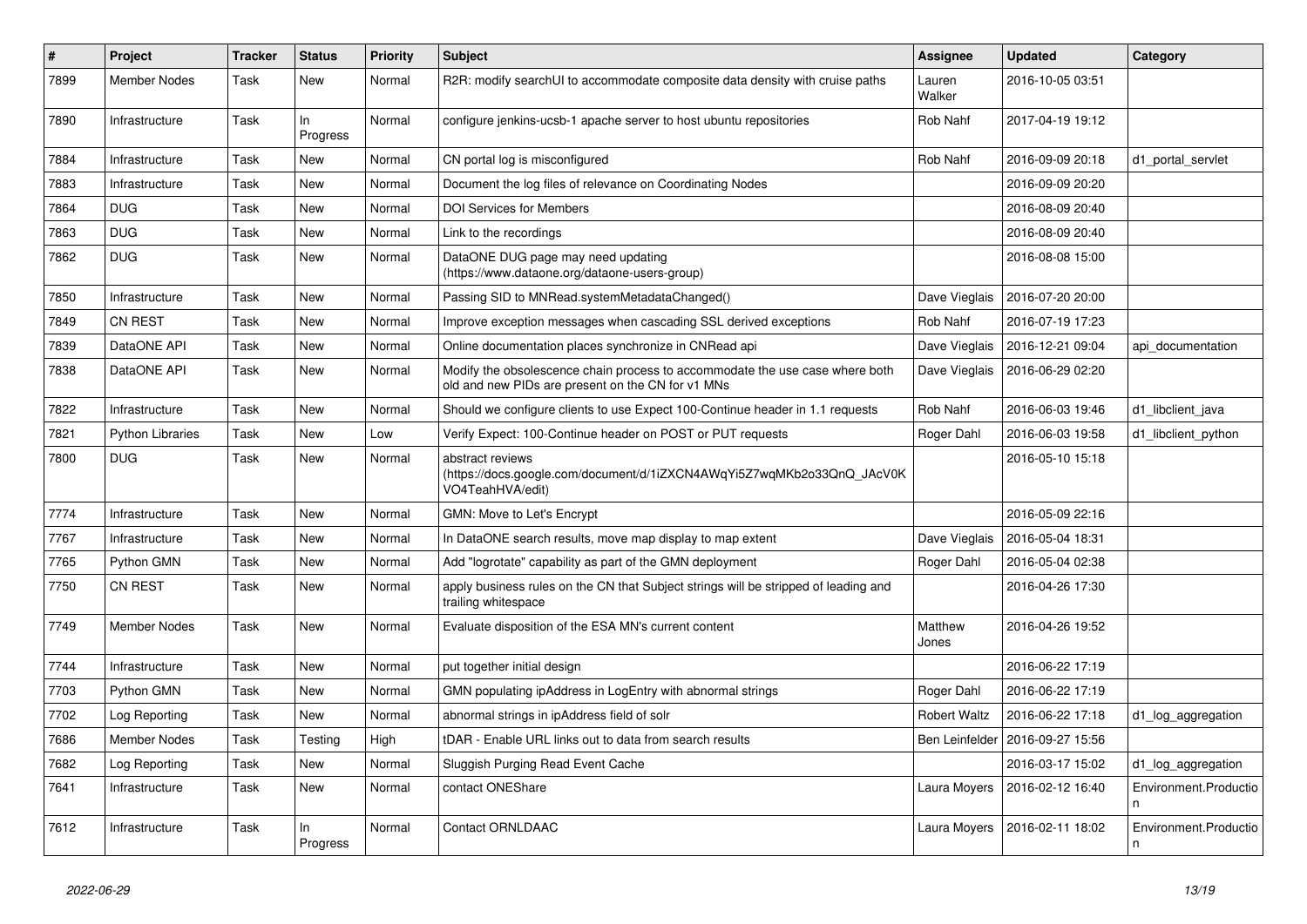| #    | Project                           | <b>Tracker</b> | <b>Status</b>   | <b>Priority</b> | Subject                                                                            | <b>Assignee</b>  | <b>Updated</b>   | Category                   |
|------|-----------------------------------|----------------|-----------------|-----------------|------------------------------------------------------------------------------------|------------------|------------------|----------------------------|
| 7607 | Infrastructure                    | Task           | New             | Normal          | LTER_EUROPE refuses the production CN from harvesting log records                  | Laura Moyers     | 2016-06-09 16:34 | Environment.Productio      |
| 7606 | Infrastructure                    | Task           | ln<br>Progress  | Normal          | NRDC does not trust the CN certificate for log harvesting                          | Laura Moyers     | 2016-04-06 16:14 | Environment.Productio<br>n |
| 7571 | <b>CN REST</b>                    | Task           | New             | Normal          | Description for error code 401, detail code 4957 is misleading in some cases       |                  | 2016-01-05 16:25 |                            |
| 7550 | Member Nodes                      | Task           | New             | Normal          | GoA portal not copying to KNB                                                      | Lauren<br>Walker | 2015-12-14 21:41 |                            |
| 7538 | Infrastructure                    | Task           | New             | Normal          | look at nodeFactory in how it builds mock CNodes                                   | Rob Nahf         | 2015-12-10 17:03 | d1_libclient_java          |
| 7537 | Infrastructure                    | Task           | New             | Normal          | add nodelist refreshes to NodeLocator classes                                      | Rob Nahf         | 2015-12-10 16:59 | d1_libclient_java          |
| 7533 | <b>DUG</b>                        | Task           | New             | Normal          | Create DUG 2016 Meeting page                                                       |                  | 2015-12-08 21:44 |                            |
| 7532 | <b>DUG</b>                        | Task           | New             | Normal          | Registration Form for 2016.                                                        |                  | 2015-12-08 21:30 |                            |
| 7531 | <b>DUG</b>                        | Task           | New             | Normal          | Quote request for EAB meeting                                                      |                  | 2015-12-08 20:13 |                            |
| 7525 | <b>DUG</b>                        | Task           | New             | Normal          | assessment effort update                                                           |                  | 2015-12-07 22:25 |                            |
| 7524 | <b>DUG</b>                        | Task           | New             | Normal          | Explore crowd sourcing for future DUG marketing effort                             |                  | 2015-12-07 22:25 |                            |
| 7505 | Member Nodes                      | Task           | ln.<br>Progress | Normal          | Correct generous access policies                                                   | Roger Dahl       | 2018-07-02 20:39 |                            |
| 7498 | Search UI                         | Task           | ln.<br>Progress | Normal          | Search UI deployments need to be automated                                         | Chris Jones      | 2015-11-21 00:36 | MetacatUI                  |
| 7484 | <b>DUG</b>                        | Task           | New             | Normal          | DUG Agenda                                                                         |                  | 2015-11-10 21:39 |                            |
| 7476 | <b>DUG</b>                        | Task           | New             | Normal          | Do we need an event management system to better organize the DUG?                  |                  | 2015-11-09 22:43 |                            |
| 7475 | <b>DUG</b>                        | Task           | New             | Normal          | Work with Erin/ESIP to distribute the brochure widely to students/faculty from UNC |                  | 2015-11-09 22:38 |                            |
| 7474 | <b>DUG</b>                        | Task           | New             | Normal          | Draft generic letter of invitation that DUG SC can carry and distribute widely.    |                  | 2015-11-09 22:38 |                            |
| 7473 | <b>DUG</b>                        | Task           | New             | Normal          | Draft 2016 DUG annual meeting brochure                                             |                  | 2015-11-09 22:38 |                            |
| 7466 | Infrastructure                    | Task           | In<br>Progress  | Normal          | Some objects not accessible on the CN via REST API                                 | Chris Jones      | 2015-11-05 16:11 | Metacat                    |
| 7439 | <b>MN Service</b><br>Registration | Task           | New             | Normal          | Update the search interface to support rendering and other actions for services    | Dave Vieglais    | 2015-10-16 14:06 |                            |
| 7427 | <b>Python Libraries</b>           | Task           | New             | Normal          | adjust API signatures in python libraries                                          | Dave Vieglais    | 2016-03-25 01:11 | d1_libclient_python        |
| 7425 | <b>Python Libraries</b>           | Task           | New             | Normal          | Replace httplib low level use in RestClient with the requests library              | Dave Vieglais    | 2016-03-25 02:03 | d1_common_python           |
| 7389 | Java Client                       | Task           | Testing         | Normal          | V2 D1Object fails to download V1 content                                           | Chris Jones      | 2015-09-28 17:50 | d1_libclient_java          |
| 7279 | Infrastructure                    | Task           | New             | Normal          | MN implementation documentation - need document management solution                | Dave Vieglais    | 2015-07-28 22:24 | Documentation              |
| 7256 | <b>Python Libraries</b>           | Task           | New             | Normal          | add cnclient.synchronize method                                                    | Roger Dahl       | 2016-04-21 22:37 |                            |
| 7229 | Python GMN                        | Task           | New             | Normal          | non-standard server certificate locations                                          | Roger Dahl       | 2016-04-21 22:37 |                            |
| 7199 | Python GMN                        | Task           | New             | Normal          | Implement support for token authentication approach                                | Dave Vieglais    | 2016-03-25 01:27 |                            |
| 7184 | Infrastructure                    | Task           | New             | Normal          | Create an Ansible script that can replace a server certificate                     | Nick Outin       | 2015-06-15 15:10 | <b>Support Operations</b>  |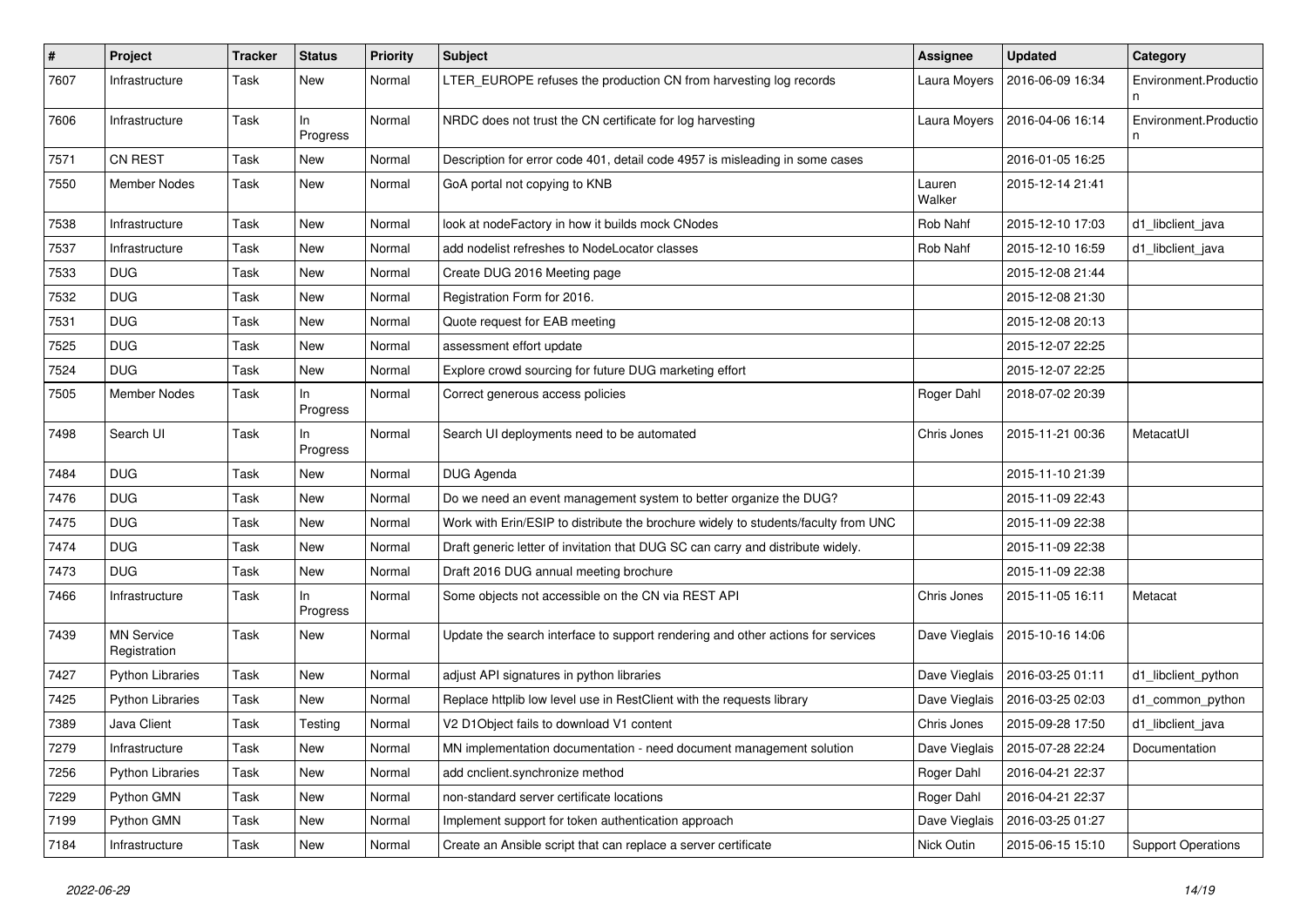| $\pmb{\#}$ | Project                 | Tracker | <b>Status</b>   | <b>Priority</b> | Subject                                                                                                  | <b>Assignee</b>     | <b>Updated</b>   | Category            |
|------------|-------------------------|---------|-----------------|-----------------|----------------------------------------------------------------------------------------------------------|---------------------|------------------|---------------------|
| 7181       | <b>Python Libraries</b> | Task    | In<br>Progress  | Normal          | add d1_libclient_python implementation                                                                   | Dave Vieglais       | 2016-04-21 22:37 | d1_libclient_python |
| 7177       | Infrastructure          | Task    | New             | Normal          | Develop video documentation for certificate management                                                   | Dave Vieglais       | 2015-06-10 01:33 | Documentation       |
| 7176       | Infrastructure          | Task    | New             | Normal          | Develop textual documentation for certificate management                                                 | Dave Vieglais       | 2015-06-10 01:33 | Documentation       |
| 7169       | OGC-Slender Node        | Task    | New             | Normal          | Enable tracking of obsoletes / obsoleted by for data objects                                             | Dave Vieglais       | 2015-06-08 19:01 |                     |
| 7168       | OGC-Slender Node        | Task    | New             | Normal          | Generate system metadata for data objects                                                                | Dave Vieglais       | 2015-06-08 18:59 |                     |
| 7167       | OGC-Slender Node        | Task    | New             | Normal          | Generate system metadata for science metadata                                                            | Dave Vieglais       | 2015-06-08 18:58 |                     |
| 7162       | Python GMN              | Task    | New             | Low             | Member node does not check with coordinating node before replicating                                     |                     | 2015-06-05 23:49 |                     |
| 7155       | OGC-Slender Node        | Task    | New             | Normal          | Design the connector, including sources of key information                                               | Dave Vieglais       | 2015-06-05 11:42 |                     |
| 7148       | OGC-Slender Node        | Task    | In.<br>Progress | Normal          | Determine formatId for science metadata                                                                  | Dave Vieglais       | 2015-09-22 16:27 |                     |
| 7140       | Python GMN              | Task    | In Review       | Normal          | Resolve sids to pids                                                                                     | Dave Vieglais       | 2016-03-25 01:27 |                     |
| 7139       | Python GMN              | Task    | In Review       | Normal          | modify postgres schema                                                                                   | Dave Vieglais       | 2016-03-25 01:27 |                     |
| 7138       | Python GMN              | Task    | Testing         | Normal          | Create new view functions                                                                                | Dave Vieglais       | 2016-03-25 01:27 |                     |
| 7137       | Python GMN              | Task    | Testing         | Normal          | Add support for V2 urls                                                                                  | Dave Vieglais       | 2016-03-25 01:27 |                     |
| 7127       | DataONE API             | Task    | New             | Normal          | Finalize CNAuthentication interface                                                                      | Dave Vieglais       | 2015-05-21 19:31 | api_documentation   |
| 7125       | Python GMN              | Task    | New             | Normal          | Handle Authorization header carrying authentication token                                                | Roger Dahl          | 2016-04-21 22:37 |                     |
| 7123       | <b>Python Libraries</b> | Task    | New             | Normal          | Send Authorization header carrying authentication token                                                  | Roger Dahl          | 2016-04-21 22:37 | d1_libclient_python |
| 7120       | Java Client             | Task    | Testing         | Normal          | Fix DataPackage.insertRelationship() to handle any URI for external identifiers                          | Chris Jones         | 2015-06-04 21:48 | d1_libclient_java   |
| 7104       | Infrastructure          | Task    | New             | Normal          | Event index reindexing shouldn't require re-harvest from MNs                                             |                     | 2015-07-09 15:34 | d1_log_aggregation  |
| 7103       | <b>Member Nodes</b>     | Task    | New             | Normal          | Create a new test certificate for mnStagePISCO                                                           | Dave Vieglais       | 2015-05-14 18:29 |                     |
| 7102       | Member Nodes            | Task    | In.<br>Progress | Normal          | Create test server certificate for test.piscoweb.org                                                     | Dave Vieglais       | 2015-05-14 18:28 |                     |
| 7096       | <b>CN REST</b>          | Task    | New             | Normal          | Unexpectedly closed streams / disconnects on UNM network                                                 | Dave Vieglais       | 2015-05-12 17:49 |                     |
| 7047       | Infrastructure          | Task    | New             | Normal          | Set user-agent in http request header for CN requests to member nodes                                    | <b>Robert Waltz</b> | 2015-04-15 22:41 | d1 cn service       |
| 7046       | <b>Member Nodes</b>     | Task    | New             | High            | Certificate DC=org, DC=dataone, CN=osu.piscoweb.org expires in Prod environment                          | Laura Moyers        | 2015-04-20 16:54 |                     |
| 6927       | Member Nodes            | Task    | In<br>Progress  | Normal          | R2R: Register any new object formats in all environments                                                 | Roger Dahl          | 2017-01-19 01:16 |                     |
| 6877       | Infrastructure          | Task    | New             | Normal          | Support for ISO 19115 metadata standard                                                                  |                     | 2015-03-10 18:08 | Format ID           |
| 6876       | Infrastructure          | Task    | New             | Normal          | Support for ISO 19139 metadata standard                                                                  |                     | 2015-03-10 17:27 | Format ID           |
| 6843       | Infrastructure          | Task    | In.<br>Progress | Normal          | Update the prov instance of the RdfXmlSubprocessor to index renamed and inverse<br>provenance properties | Chris Jones         | 2017-03-28 16:16 | d1 indexer          |
| 6761       | Infrastructure          | Task    | New             | Normal          | unregister extraneous nodes in STAGE-2                                                                   |                     | 2015-01-14 00:49 | Environment.Stage2  |
| 6760       | Infrastructure          | Task    | New             | Normal          | rename mnDemo9 node                                                                                      |                     | 2015-01-14 00:44 |                     |
| 6754       | Infrastructure          | Task    | New             | Normal          | Architecture API loose ends                                                                              | Dave Vieglais       | 2015-01-13 18:54 | Architecture Design |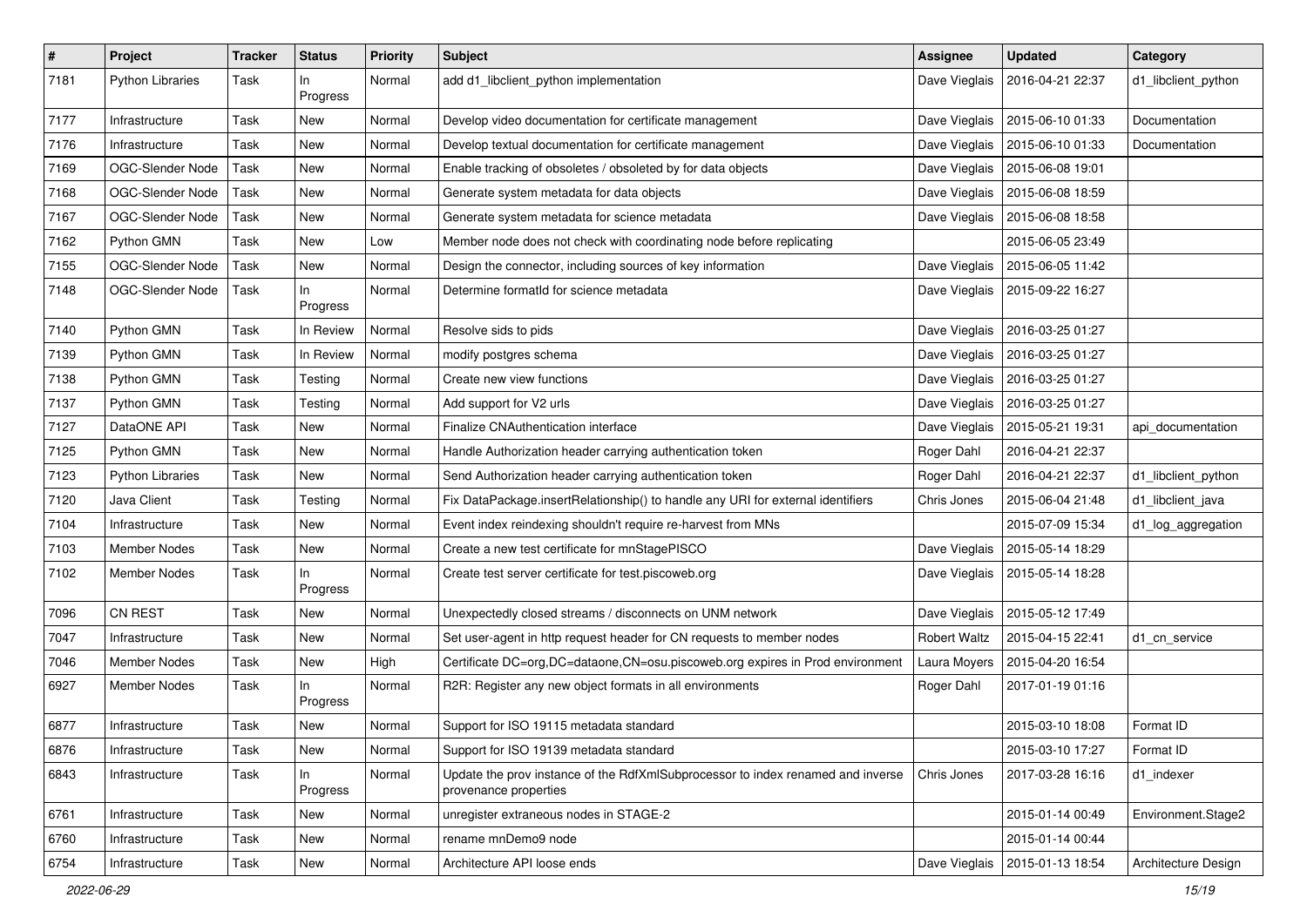| $\sharp$ | <b>Project</b>      | <b>Tracker</b> | <b>Status</b> | Priority | Subject                                                                                                            | <b>Assignee</b>      | <b>Updated</b>   | Category            |
|----------|---------------------|----------------|---------------|----------|--------------------------------------------------------------------------------------------------------------------|----------------------|------------------|---------------------|
| 6748     | Java Client         | Task           | New           | Normal   | Create a factory / builder class for converting versioned types.                                                   |                      | 2015-02-11 19:47 |                     |
| 6706     | Infrastructure      | Task           | New           | Normal   | CN-SANDBOX initiated synchronization with mnTestLTER before node was<br>"approved"                                 | <b>Robert Waltz</b>  | 2015-10-09 17:38 | Environment.Sandbox |
| 6701     | Member Nodes        | Task           | New           | Normal   | FTGEN: Document and Announce                                                                                       |                      | 2014-12-04 20:07 |                     |
| 6700     | Member Nodes        | Task           | New           | Normal   | FTGEN: Ensure MN appears on Current MNs webpage (dashboard)                                                        |                      | 2014-12-04 20:07 |                     |
| 6699     | Member Nodes        | Task           | New           | Normal   | FTGEN: Mutual acceptance                                                                                           |                      | 2014-12-04 20:07 |                     |
| 6698     | Member Nodes        | Task           | New           | Normal   | FTGEN: Check Authentication and Authorization in Production                                                        |                      | 2014-12-04 20:07 |                     |
| 6697     | Member Nodes        | Task           | New           | Normal   | FTGEN: Verify CN Content and Services in Production                                                                |                      | 2014-12-04 20:07 |                     |
| 6696     | Member Nodes        | Task           | New           | Normal   | FTGEN: Register MN in Production                                                                                   |                      | 2014-12-04 20:07 |                     |
| 6695     | Member Nodes        | Task           | New           | Normal   | FTGEN: Verify MN Content and Services in Production                                                                |                      | 2014-12-04 20:07 |                     |
| 6694     | Member Nodes        | Task           | New           | Normal   | FTGEN: Configure SSL Certificates for Production                                                                   |                      | 2014-12-04 20:07 |                     |
| 6693     | Member Nodes        | Task           | New           | Normal   | FTGEN: Establish DataONE user identity in Production                                                               |                      | 2014-12-04 20:07 |                     |
| 6692     | <b>Member Nodes</b> | Task           | New           | Normal   | FTGEN: Show MN as "upcoming" on the dashboard                                                                      |                      | 2014-12-04 20:07 |                     |
| 6691     | Member Nodes        | Task           | New           | Normal   | FTGEN: Check Authentication and Authorization in Testing Environment                                               |                      | 2014-12-04 20:07 |                     |
| 6690     | Member Nodes        | Task           | New           | Normal   | FTGEN: Verify CN Content and Services in Testing Environment                                                       |                      | 2014-12-04 20:07 |                     |
| 6689     | <b>Member Nodes</b> | Task           | New           | Normal   | FTGEN: Register MN in Testing Environment                                                                          |                      | 2014-12-04 20:07 |                     |
| 6688     | Member Nodes        | Task           | New           | Normal   | FTGEN: Verify MN Content and Services in Testing Environment                                                       |                      | 2014-12-04 20:07 |                     |
| 6687     | <b>Member Nodes</b> | Task           | New           | Normal   | FTGEN: Configure SSL Certificates for Testing Environment                                                          |                      | 2014-12-04 20:07 |                     |
| 6686     | Member Nodes        | Task           | New           | Normal   | FTGEN: Establish DataONE user identity in Testing Environment                                                      |                      | 2014-12-04 20:07 |                     |
| 6685     | Member Nodes        | Task           | New           | Normal   | FTGEN: Local Testing                                                                                               |                      | 2014-12-04 20:07 |                     |
| 6684     | Member Nodes        | Task           | New           | Normal   | FTGEN: Register any new object formats in all environments                                                         |                      | 2014-12-04 20:07 |                     |
| 6683     | Member Nodes        | Task           | New           | Normal   | FTGEN: Implement search index and display (ONEMercury) support for any new<br>metadata formats required by the MN. |                      | 2014-12-04 20:07 |                     |
| 6682     | <b>Member Nodes</b> | Task           | New           | Normal   | FTGEN: Design, code and component test a new MN implementation                                                     |                      | 2014-12-04 20:07 |                     |
| 6681     | Member Nodes        | Task           | New           | Normal   | FTGEN: Plan the implementation                                                                                     |                      | 2014-12-04 20:07 |                     |
| 6680     | Member Nodes        | Task           | New           | Normal   | FTGEN: Scope the implementation                                                                                    |                      | 2014-12-04 20:07 |                     |
| 6679     | Member Nodes        | Task           | New           | Normal   | FTGEN: Join DataONE                                                                                                |                      | 2014-12-04 20:07 |                     |
| 6624     | Infrastructure      | Task           | New           | Normal   | link Node Identity arch. spec. to OperationDocs Node Reg page                                                      |                      | 2014-11-21 20:29 | Documentation       |
| 6569     | Infrastructure      | Task           | New           | Normal   | configure jobs for tag 1.0.1, 1.0.0 and 0.9.0                                                                      | Rob Nahf             | 2014-11-14 17:56 |                     |
| 6565     | Infrastructure      | Task           | New           | Normal   | Configure Jenkins jobs for ezid (ezid-client)                                                                      | Rob Nahf             | 2014-12-15 18:36 |                     |
| 6514     | Infrastructure      | Task           | New           | Normal   | Reharvest all Records to build initial cache                                                                       | <b>Robert Waltz</b>  | 2015-01-13 15:56 | d1_log_aggregation  |
| 6511     | Java Client         | Task           | New           | Normal   | remove the deprecated MultipartRequestHandler class from d1_common_java                                            | Rob Nahf             | 2015-02-11 20:04 | d1 common java      |
| 6483     | Infrastructure      | Task           | New           | Normal   | DataONE xsede VM at ORC                                                                                            | Michael<br>Campfield | 2014-10-24 10:54 |                     |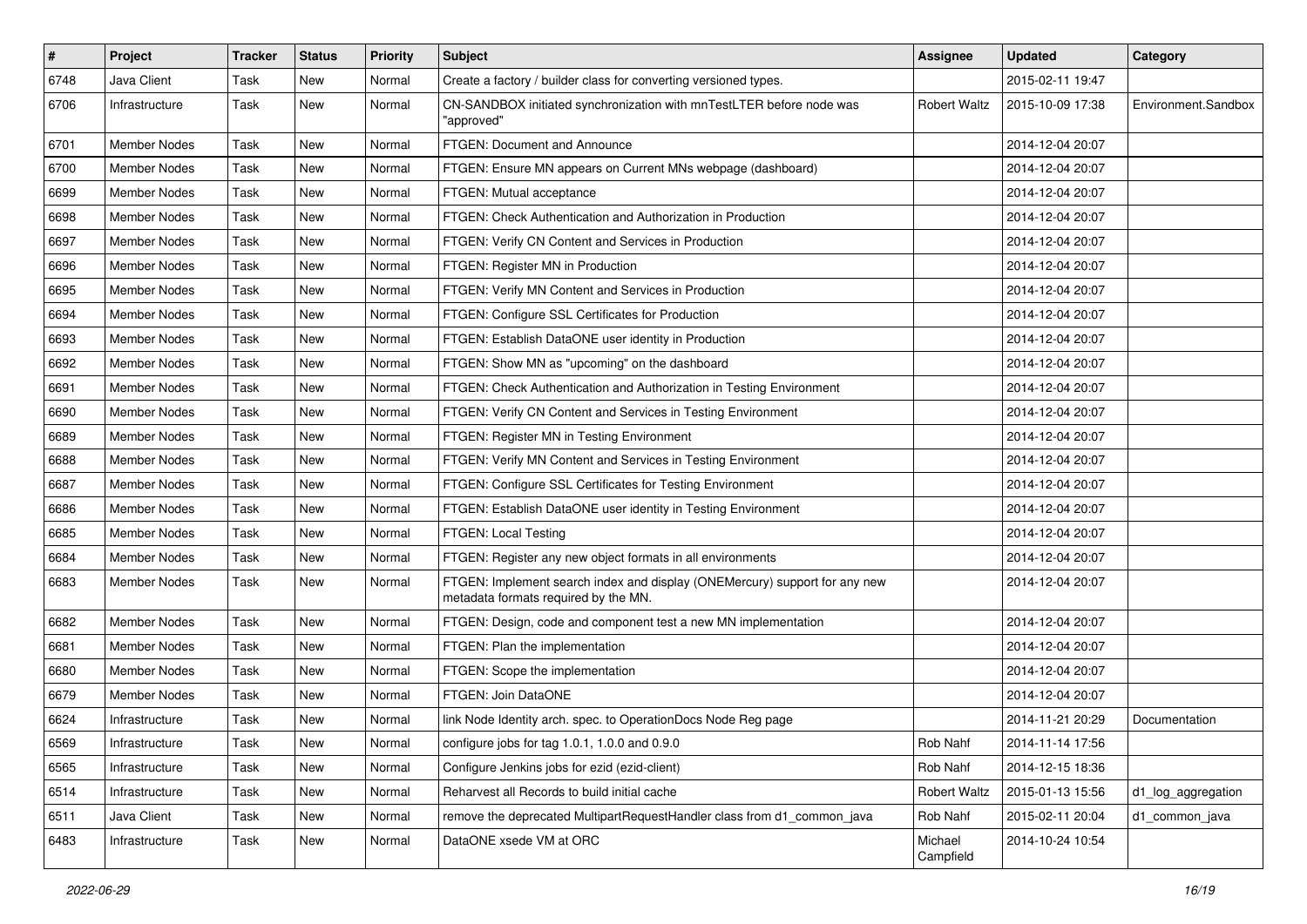| #    | Project             | <b>Tracker</b> | <b>Status</b>   | <b>Priority</b> | Subject                                                                                             | <b>Assignee</b>        | <b>Updated</b>   | Category                  |
|------|---------------------|----------------|-----------------|-----------------|-----------------------------------------------------------------------------------------------------|------------------------|------------------|---------------------------|
| 6478 | Infrastructure      | Task           | New             | Normal          | move mncheck VM to a different VMhost                                                               | Dave Vieglais          | 2014-10-01 20:34 | MNWebChecker              |
| 6399 | Infrastructure      | Task           | New             | Normal          | set up release practice for the MNWebTester .war                                                    | Rob Nahf               | 2014-10-01 20:34 | MNWebChecker              |
| 6398 | Infrastructure      | Task           | New             | Normal          | update MNWebTest operations docs                                                                    | Rob Nahf               | 2014-10-01 20:34 | MNWebChecker              |
| 6397 | Infrastructure      | Task           | New             | Normal          | test that it works from standalone .war                                                             | Rob Nahf               | 2014-10-01 20:34 | MNWebChecker              |
| 6396 | Infrastructure      | Task           | ln.<br>Progress | Normal          | embed jetty server in d1_integration to run WebTests locally                                        | Rob Nahf               | 2014-10-01 20:34 | MNWebChecker              |
| 6394 | Infrastructure      | Task           | New             | Normal          | Resolve SSL certificate connection errors for UNM Epscor Tier 4 MN in development Chris Jones       |                        | 2014-09-18 18:39 | <b>Support Operations</b> |
| 6389 | Infrastructure      | Task           | New             | Normal          | The version of com.googlecode.foresite-toolkit is 1.0-SNAPSHOT on the<br>d1_libclient_java releases |                        | 2014-09-18 00:42 |                           |
| 6382 | <b>Member Nodes</b> | Task           | ln.<br>Progress | Normal          | ICMBIO: Determine feasibility                                                                       | Laura Moyers           | 2015-11-19 17:21 |                           |
| 6380 | <b>Member Nodes</b> | Task           | New             | Normal          | ICMBIO: Initial Preparation                                                                         |                        | 2015-11-19 17:21 |                           |
| 6378 | Infrastructure      | Task           | Testing         | Normal          | code up the new strategy                                                                            | Rob Nahf               | 2016-06-22 16:53 | d1_replication            |
| 6376 | Infrastructure      | Task           | New             | Normal          | test the new strategy against working ReplicationManager test                                       | Rob Nahf               | 2016-06-22 16:53 | d1 replication            |
| 6375 | Infrastructure      | Task           | ln.<br>Progress | Normal          | Refactor out dependency on a working CN                                                             | Rob Nahf               | 2016-06-22 16:53 | d1_replication            |
| 6372 | Infrastructure      | Task           | In<br>Progress  | Normal          | rehabilitate ReplicationManager "unit" tests                                                        | Rob Nahf               | 2016-06-22 16:53 | d1_replication            |
| 6367 | Infrastructure      | Task           | New             | Normal          | Update drive firmware on P2-1 UCSB SAN Array                                                        | Nick Outin             | 2014-09-08 20:19 | Hardware                  |
| 6250 | Infrastructure      | Task           | New             | Normal          | CN methods return 500 ServiceFailure when called with bogus test data and without<br>certificates   | Chris Jones            | 2014-08-29 18:59 | d1_cn_service             |
| 6168 | Infrastructure      | Task           | <b>New</b>      | Normal          | CNAuthorization.setRightsHolder() returns 500 ServiceFailure                                        | Chris Jones            | 2014-08-29 16:01 | d1 cn service             |
| 6167 | Infrastructure      | Task           | New             | Normal          | Docs for CNRead.search() say "SOLR" in capital but actual API expects "solr" in<br>lower case       | Dave Vieglais          | 2014-10-02 17:21 | Documentation             |
| 6166 | Infrastructure      | Task           | New             | Normal          | CNRead.getChecksum() returns Content-Type of text/csv while it should be an xml<br>type             | Chris Jones            | 2014-08-29 15:04 | d1_cn_service             |
| 6053 | <b>Member Nodes</b> | Task           | ln.<br>Progress | Normal          | Update science metadata files to include ORNL schema type                                           | Ranjeet<br>Devarakonda | 2014-11-24 14:57 |                           |
| 6048 | <b>Member Nodes</b> | Task           | New             | Normal          | Fix 404 NotFound erros on the EDORA MN                                                              | Jim Green              | 2014-11-24 14:57 |                           |
| 6034 | Infrastructure      | Task           | ln.<br>Progress | Normal          | d1_client_cli CCI 2.0 support                                                                       | Roger Dahl             | 2014-08-11 16:23 | d1_client_cli             |
| 6033 | Infrastructure      | Task           | In<br>Progress  | Normal          | d1_libclient_python CCI 2.0 support                                                                 | Roger Dahl             | 2014-08-11 16:22 | d1_libclient_python       |
| 6026 | Infrastructure      | Task           | In.<br>Progress | Normal          | d1_common CCI 2.0 support                                                                           | Roger Dahl             | 2014-08-01 15:49 | d1_common_python          |
| 6025 | Infrastructure      | Task           | In<br>Progress  | Normal          | Implement support for CCI v2.0 in Python stack                                                      | Roger Dahl             | 2014-08-01 15:49 |                           |
| 5988 | Infrastructure      | Task           | New             | Normal          | Determine cause of Idap "server not responding" errors between prod CNs                             | Jing Tao               | 2014-07-22 23:18 | Hardware                  |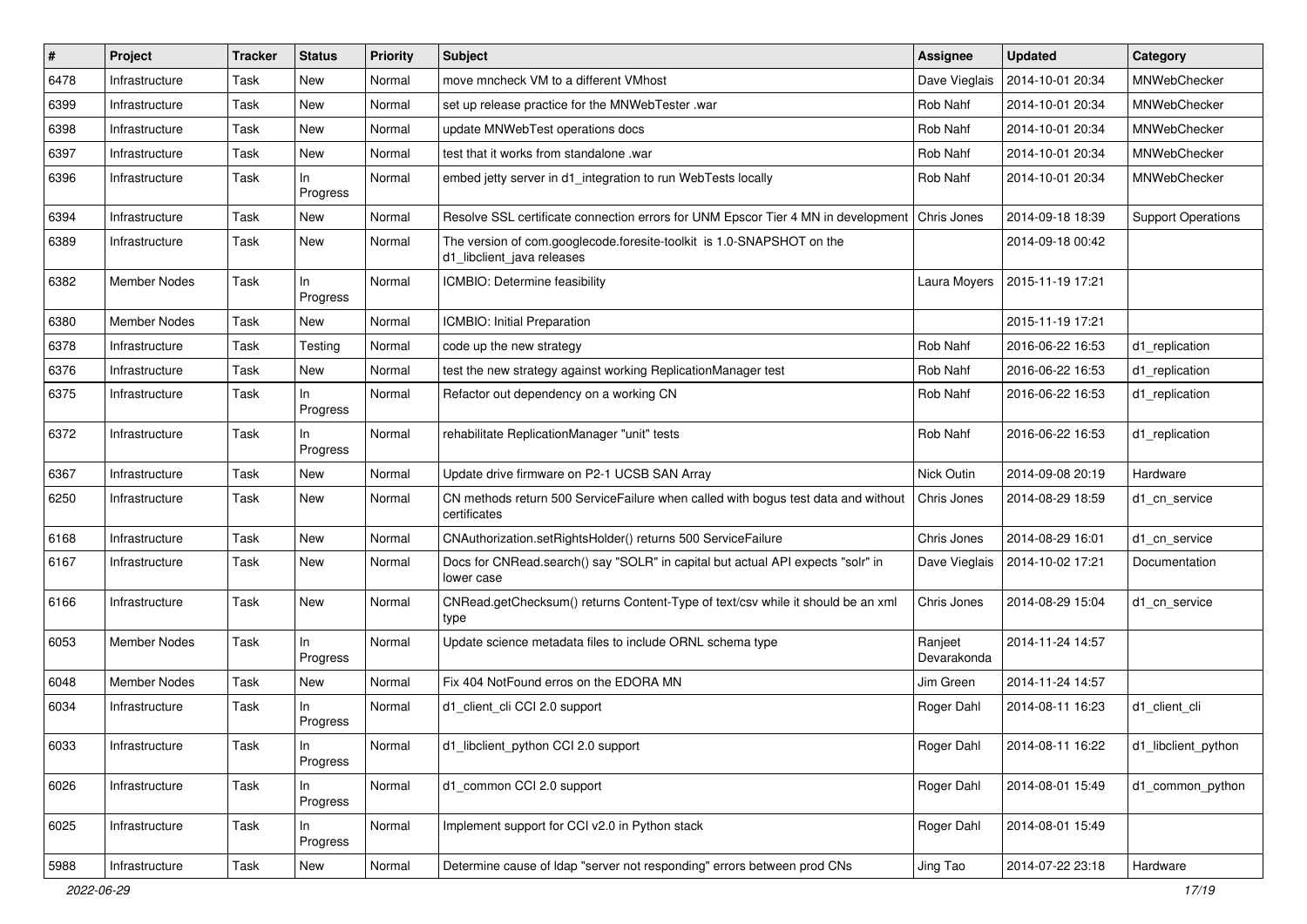| $\#$ | Project             | <b>Tracker</b> | <b>Status</b> | Priority | Subject                                                                           | <b>Assignee</b> | <b>Updated</b>   | Category |
|------|---------------------|----------------|---------------|----------|-----------------------------------------------------------------------------------|-----------------|------------------|----------|
| 5900 | <b>Member Nodes</b> | Task           | New           | Normal   | GBIF: Formal announcement                                                         |                 | 2016-07-02 12:45 |          |
| 5899 | <b>Member Nodes</b> | Task           | New           | Normal   | GBIF: Create news item                                                            | Amy Forrester   | 2019-01-24 17:10 |          |
| 5897 | <b>Member Nodes</b> | Task           | New           | Normal   | GBIF: Verify content available for Current MNs web page                           |                 | 2016-07-02 12:45 |          |
| 5896 | <b>Member Nodes</b> | Task           | New           | Normal   | GBIF: Mutual acceptance                                                           |                 | 2016-07-02 12:45 |          |
| 5893 | <b>Member Nodes</b> | Task           | New           | Normal   | GBIF: Log record access                                                           |                 | 2016-07-02 12:45 |          |
| 5892 | <b>Member Nodes</b> | Task           | New           | Normal   | <b>GBIF: Science Metadata access</b>                                              |                 | 2016-07-02 12:45 |          |
| 5891 | <b>Member Nodes</b> | Task           | New           | Normal   | GBIF: Science Data access                                                         |                 | 2016-07-02 12:45 |          |
| 5890 | <b>Member Nodes</b> | Task           | New           | Normal   | <b>GBIF: Authentication and Authorization</b>                                     |                 | 2018-01-22 21:16 |          |
| 5889 | Member Nodes        | Task           | New           | Normal   | GBIF: Verify that Resource Maps are correctly processed by CNs.                   |                 | 2016-07-02 12:45 |          |
| 5888 | <b>Member Nodes</b> | Task           | New           | Normal   | GBIF: Verify Resource Map is returned with the correct HTTP Content-Type          |                 | 2016-07-02 12:45 |          |
| 5887 | <b>Member Nodes</b> | Task           | New           | Normal   | GBIF: Verify Resource Map content                                                 |                 | 2016-07-02 12:45 |          |
| 5886 | <b>Member Nodes</b> | Task           | New           | Normal   | <b>GBIF: Verify Resource Maps</b>                                                 |                 | 2016-07-02 12:45 |          |
| 5885 | <b>Member Nodes</b> | Task           | New           | Normal   | GBIF: Verify that the Science Metadata is correctly processed by CNs              |                 | 2016-07-02 12:45 |          |
| 5884 | <b>Member Nodes</b> | Task           | New           | Normal   | GBIF: Verify Science Metadata is returned with the correct HTTP Content-Type      |                 | 2016-07-02 12:45 |          |
| 5883 | <b>Member Nodes</b> | Task           | New           | Normal   | GBIF: Verify Science Metadata content                                             |                 | 2016-07-02 12:45 |          |
| 5882 | Member Nodes        | Task           | New           | Normal   | GBIF: Verify Science Metadata                                                     |                 | 2016-07-02 12:45 |          |
| 5881 | <b>Member Nodes</b> | Task           | New           | Normal   | GBIF: Verify that the Science Data is returned with the correct HTTP Content-Type |                 | 2016-07-02 12:45 |          |
| 5880 | <b>Member Nodes</b> | Task           | New           | Normal   | GBIF: Verify Science Data content                                                 |                 | 2016-07-02 12:45 |          |
| 5879 | <b>Member Nodes</b> | Task           | New           | Normal   | <b>GBIF: Verify Science Data</b>                                                  |                 | 2016-07-02 12:45 |          |
| 5878 | <b>Member Nodes</b> | Task           | New           | Normal   | <b>GBIF: Content Review</b>                                                       |                 | 2016-07-02 12:45 |          |
| 5877 | <b>Member Nodes</b> | Task           | New           | Normal   | GBIF: Set up synchronization of the MN                                            |                 | 2016-07-02 12:45 |          |
| 5876 | <b>Member Nodes</b> | Task           | New           | Normal   | GBIF: Synchronization                                                             |                 | 2016-07-02 12:45 |          |
| 5875 | <b>Member Nodes</b> | Task           | New           | Normal   | GBIF: Set the node status to approved (start synchronization)                     |                 | 2016-07-02 12:45 |          |
| 5874 | Member Nodes        | Task           | New           | Normal   | GBIF: Set up Node document                                                        |                 | 2016-07-02 12:45 |          |
| 5873 | <b>Member Nodes</b> | Task           | New           | Normal   | <b>GBIF: Register MN</b>                                                          |                 | 2016-07-02 12:45 |          |
| 5872 | <b>Member Nodes</b> | Task           | New           | Normal   | GBIF: Verify successful installation of server side certificate                   |                 | 2016-07-02 12:45 |          |
| 5871 | <b>Member Nodes</b> | Task           | New           | Normal   | GBIF: Verify successful installation of client side certificate                   |                 | 2016-07-02 12:45 |          |
| 5870 | Member Nodes        | Task           | New           | Normal   | GBIF: Generate client certificate.                                                |                 | 2016-07-02 12:45 |          |
| 5869 | <b>Member Nodes</b> | Task           | New           | Normal   | <b>GBIF: SSL Certificates</b>                                                     |                 | 2016-07-02 12:45 |          |
| 5865 | Member Nodes        | Task           | New           | Normal   | GBIF: Log record access                                                           |                 | 2016-07-02 12:45 |          |
| 5861 | Member Nodes        | Task           | New           | Normal   | GBIF: Verify that Resource Maps are correctly processed by CNs.                   |                 | 2016-07-02 12:45 |          |
| 5860 | Member Nodes        | Task           | New           | Normal   | GBIF: Verify Resource Map is returned with the correct HTTP Content-Type          |                 | 2016-07-02 12:45 |          |
| 5859 | Member Nodes        | Task           | New           | Normal   | GBIF: Verify Resource Map content                                                 |                 | 2016-07-02 12:45 |          |